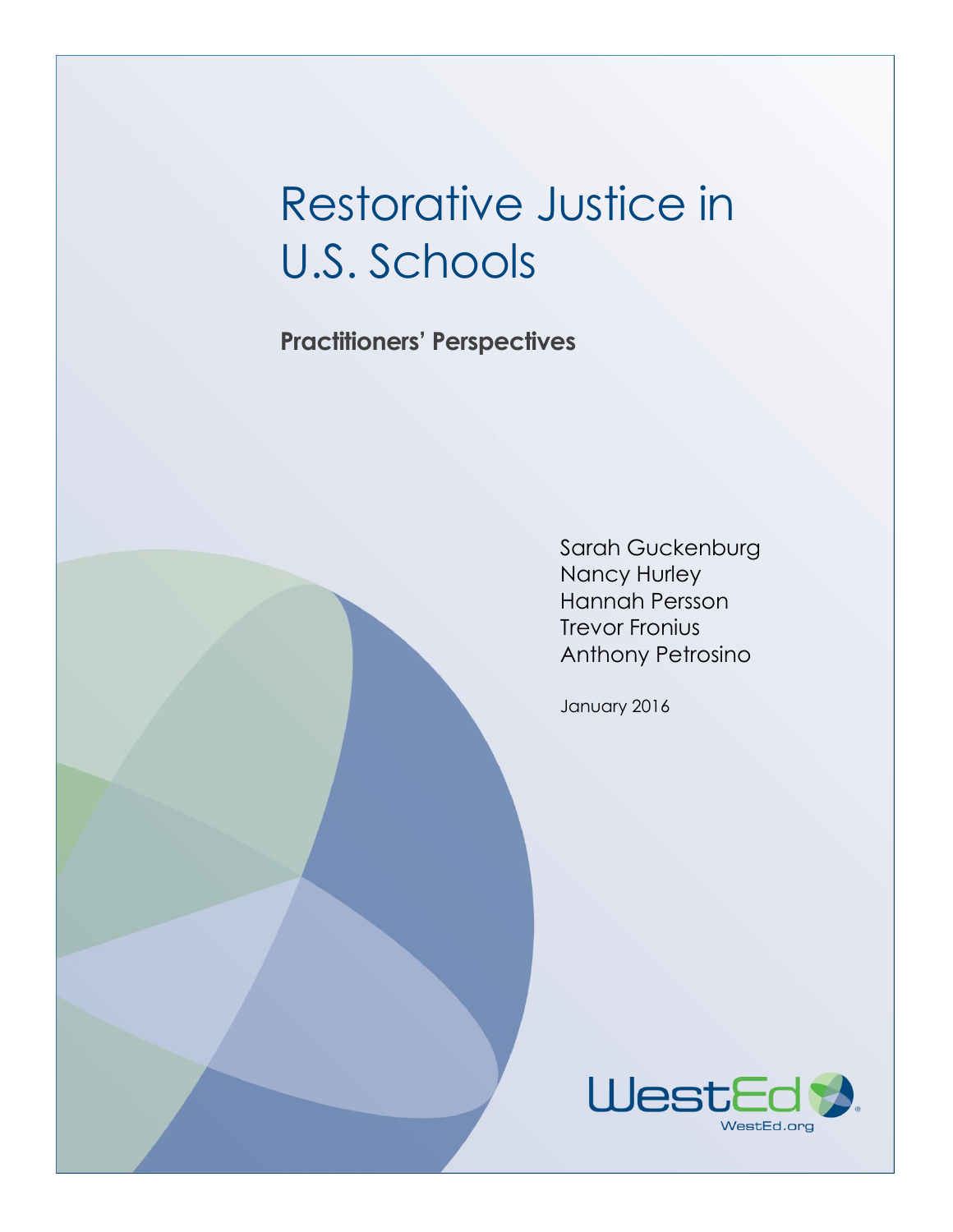# UlestEd & Prevention

The WestEd Justice & Prevention Research Center highlights the rigorous research and evaluation work that WestEd researchers are conducting in the areas of school safety, violence and crime prevention, juvenile and criminal justice, and public health. A primary goal of the Center is to become a trusted source of evidence on the effects of policies and programs in these areas.

In addition to conducting research and evaluation studies, Center staff promote the use of scientific evidence in making decisions about programs, policies, and practices relevant to justice and prevention.

For more information, visit http://jprc.wested.org/

WestEd — a nonpartisan, nonprofit research, development, and service agency — works with education and other communities throughout the United States and abroad to promote excellence, achieve equity, and improve learning for children, youth, and adults. WestEd has more than a dozen offices nationwide, from Massachusetts, Vermont and Georgia, to Illinois, Arizona and California, with headquarters in San Francisco. For more information about WestEd, visit WestEd.org; call 415.565.3000 or, toll-free, (877) 4-WestEd; or write: WestEd / 730 Harrison Street / San Francisco, CA 94107-1242.

© 2016 WestEd. All rights reserved.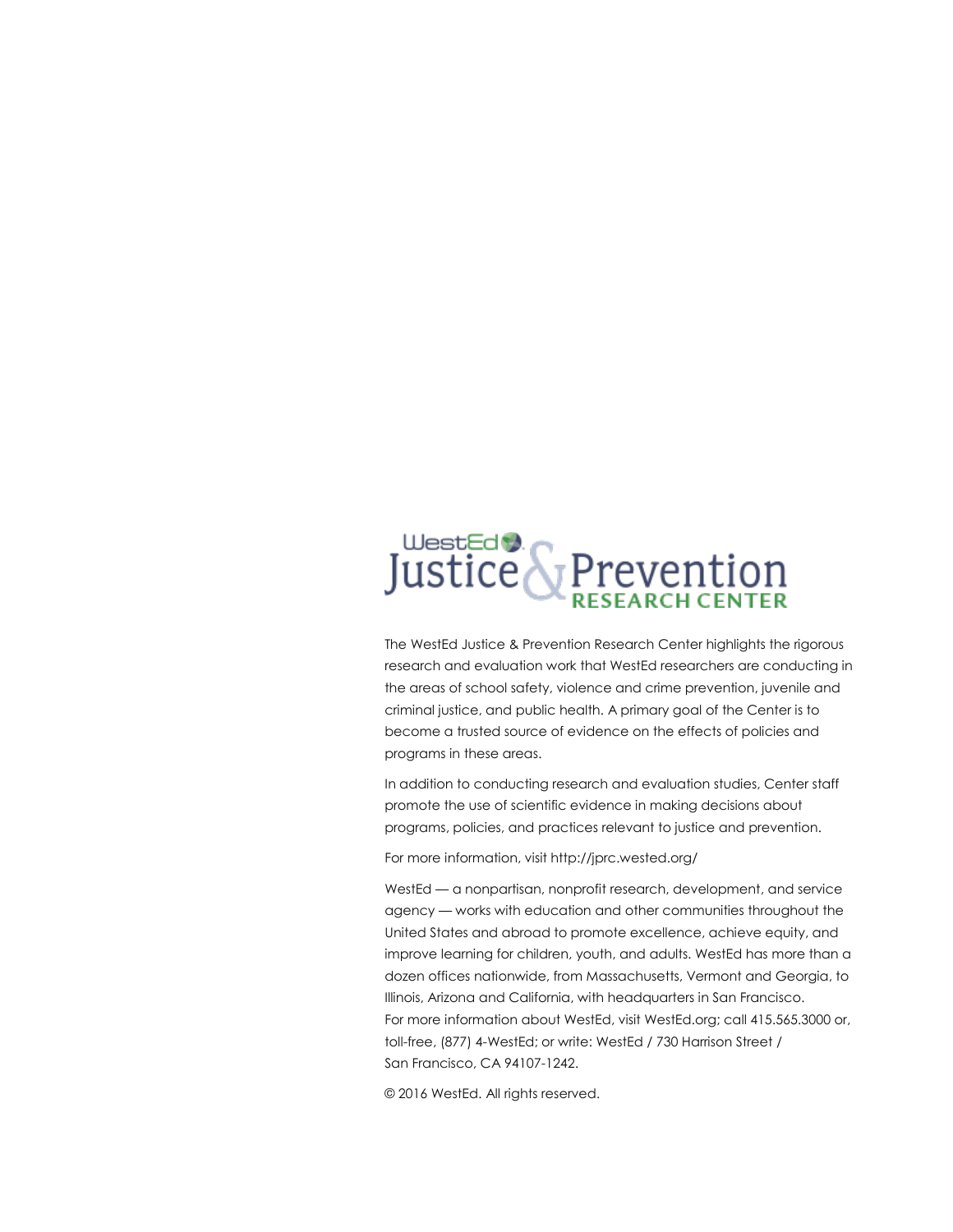## Acknowledgments

The authors thank The Robert Wood Johnson Foundation for funding this project, and for the assistance of our program officers during the project's tenure, Drs. Brenda Henry, Kerry Ann McGeary, and Tracy Costigan. We also express our gratitude to all the practitioners who took the time to participate in the survey and interviews and shared their stories, resources, and ideas about implementing restorative justice in schools. (Appendix A provides a list of interview participants.) We thank Susan Mundry of WestEd for her support and for contributing in-kind resources to support the completion of this project. We also thank the following persons for their assistance or comments: Fredrika Baer, Rosemary De La Torre, and Noel White.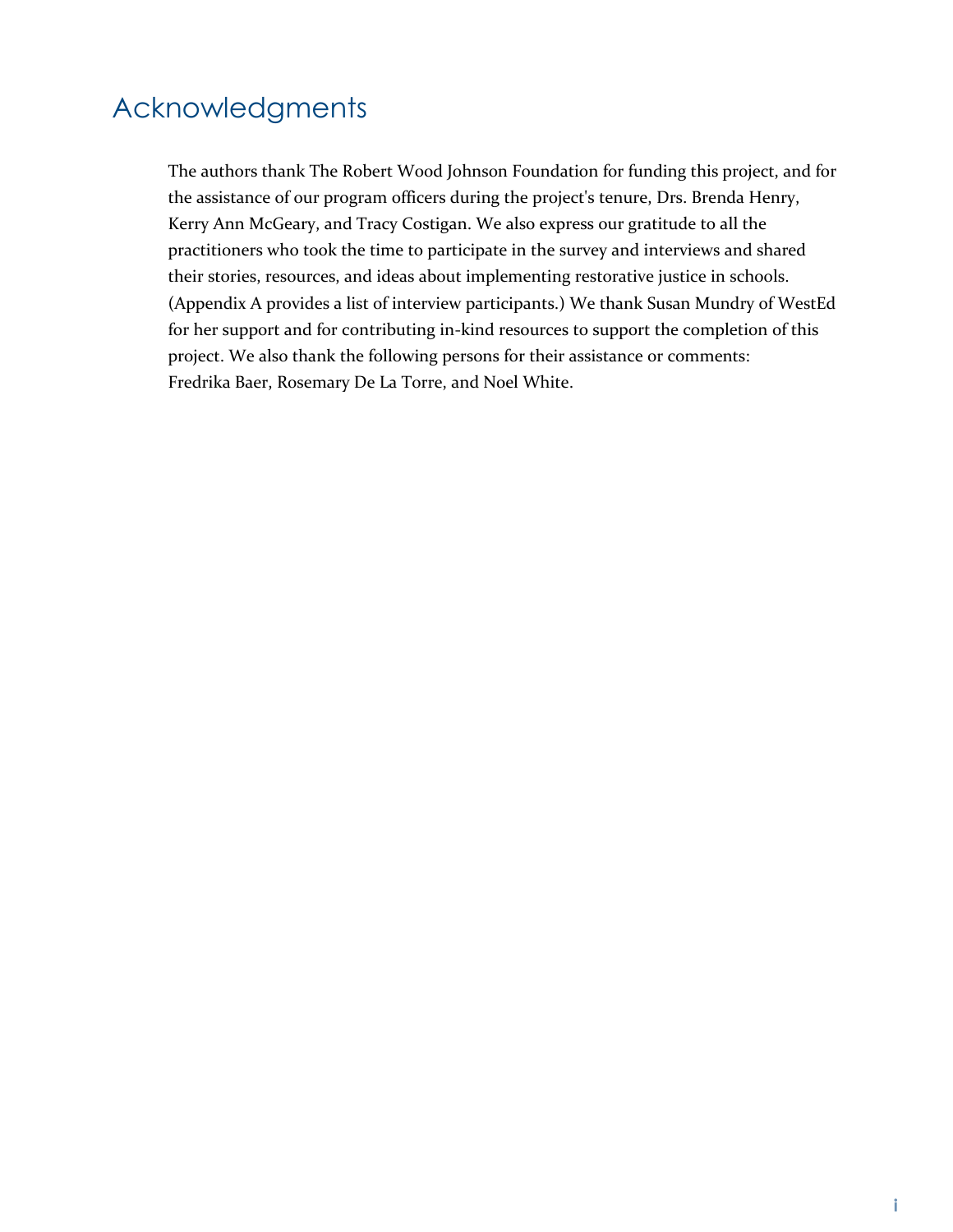## Table of Contents

| Acknowledgments                                                              |                |
|------------------------------------------------------------------------------|----------------|
| Introduction                                                                 |                |
| <b>Survey</b>                                                                | 1              |
| <b>Interviews</b>                                                            | $\overline{2}$ |
| Themes from the Practitioner Survey                                          |                |
| and Interviews                                                               | 3              |
| <b>Roles of RJ Practitioners</b>                                             | 3              |
| Where and When RJ Is Used                                                    | 5              |
| <b>Components of RJ in Schools</b>                                           | 8              |
| <b>RJ Models and Reasons for Using RJ in Schools</b>                         | 9              |
| <b>Awareness of RJ in Schools and Its Availability to</b><br><b>Students</b> | 12             |
| <b>How Repeated Misbehavior Is Handled</b>                                   | 14             |
| <b>Training on RJ in Schools</b>                                             | 15             |
| <b>Successes Implementing RJ in Schools</b>                                  | 18             |
| <b>Challenges/Barriers to Implementing RJ in Schools</b>                     | 20             |
| Limitations                                                                  | 21             |
| Conclusion                                                                   | 21             |
| <b>Appendix A: Practitioners Interviewed</b>                                 | 23             |
| Appendix B: RJ in Schools Survey                                             | 24             |
| <b>Appendix C: Interview Protocol</b>                                        | 33             |

## List of Figures

|  |  |  | Figure 1. Map of survey respondents' locations |  |  |
|--|--|--|------------------------------------------------|--|--|
|--|--|--|------------------------------------------------|--|--|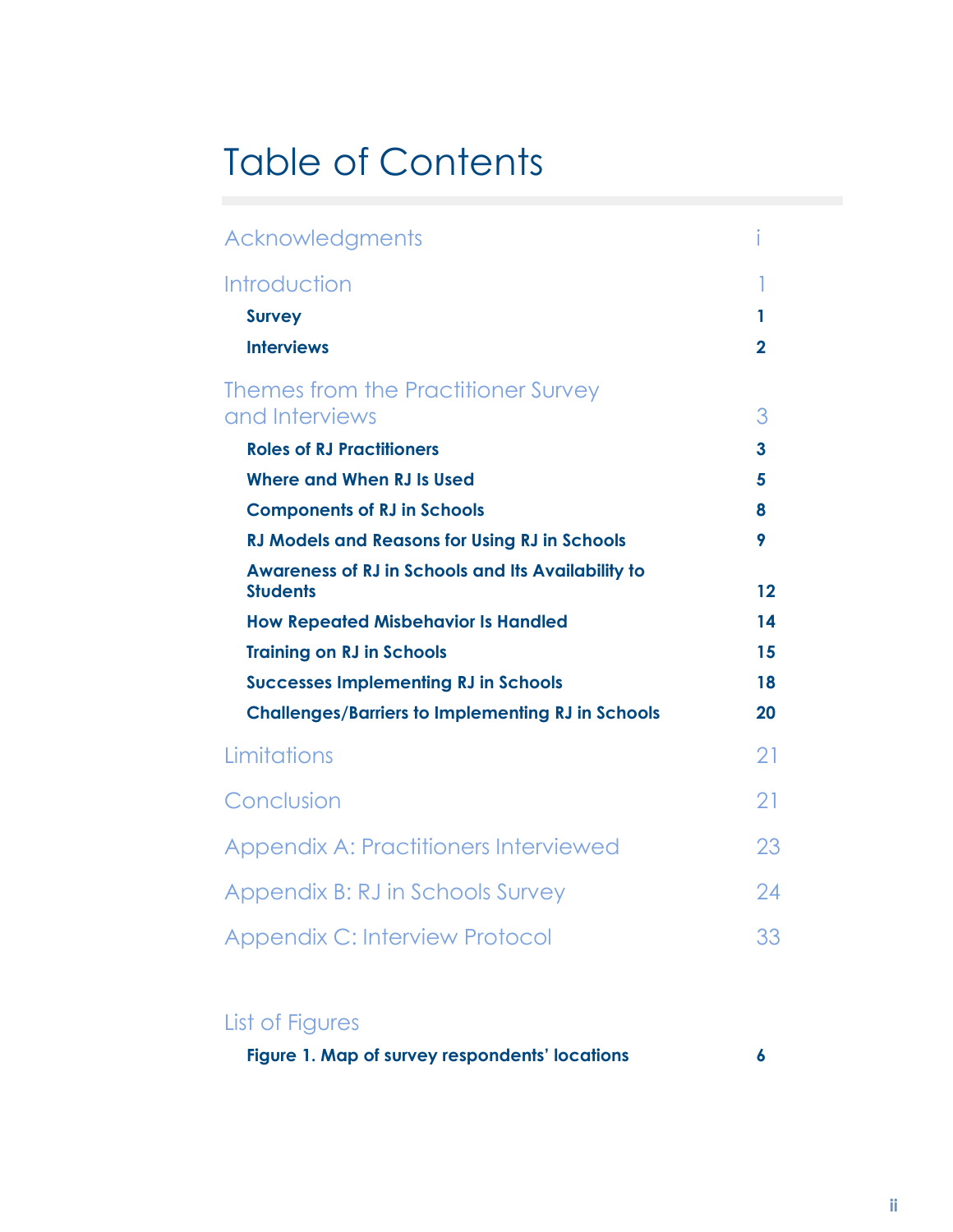## List of Tables

| Table 1. Survey respondents' current position in the<br>school or district (Item 1.2)                                               | 4  |
|-------------------------------------------------------------------------------------------------------------------------------------|----|
| Table 2. Length of time served in current position<br>(Item 1.3)                                                                    | 4  |
| Table 3. Survey respondents' roles in the restorative<br>practices in the school (Item 1.4)                                         | 4  |
| Table 4. Length of time in restorative practices role in<br>the school (Item 1.5)                                                   | 5  |
| Table 5. Locations of restorative justice programs in the<br>community (Item 1.7)                                                   | 6  |
| Table 6. Grades served by restorative practices at the<br>school(s) (Item 1.8)                                                      | 7  |
| Table 7. Length of time restorative practices have been<br>implemented (Items 2.1/3.2)                                              | 7  |
| Table 8. Components included in school's restorative<br>justice program (Item 1.9)                                                  | 8  |
| Table 9. Locations in the school where restorative<br>practices take place (Item 1.10)                                              | 9  |
| Table 10. Implementation of stand-alone versus whole-<br>school restorative justice programs (Item 1.15)                            | 10 |
| Table 11. Schools using established restorative justice<br>programs versus developing unique approaches<br>(Items 2.2/3.5)          | 10 |
| Table 12. Reasons for using restorative practices in the<br>school (Items 2.5/3.6)                                                  | 11 |
| Table 13. Extent of student awareness of school's<br>restorative justice program (Item 1.11)                                        | 12 |
| Table 14. Extent of parent awareness/involvement in<br>school's restorative practices (Item 1.13)                                   | 13 |
| Table 15. Extent of restorative practices availability to<br>all students in the school (Item 1.14)                                 | 13 |
| Table 16. Options provided for repeated offenses<br>$($ ltem $3.7)$                                                                 | 14 |
| Table 17. Extent of limitation imposed on the number of<br>times a youth can go through a restorative justice<br>program (Item 3.8) | 14 |
| Table 18. School personnel trained to implement the<br>school's restorative justice program (Items 2.3/3.3)                         | 16 |
|                                                                                                                                     |    |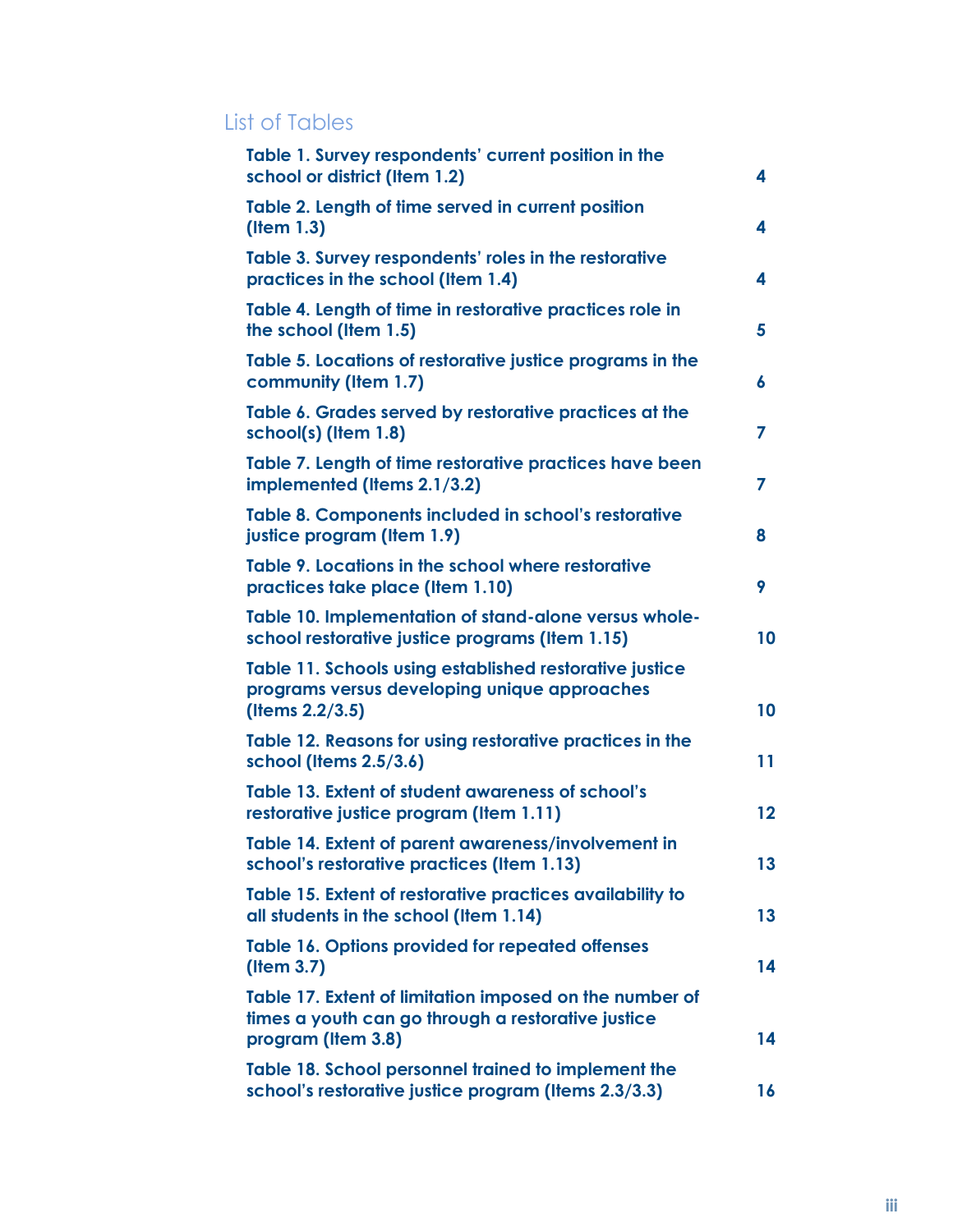| Table 19. Average amount of training staff receive per<br>year (Items 2.4/3.4)                                                   | 16 |
|----------------------------------------------------------------------------------------------------------------------------------|----|
| Table 20. Extent of time school provides for staff<br>reflection on restorative justice in school (Item 4.1)                     | 17 |
| Table 21. Frequency of staff reflection on restorative<br>justice in school (Item 4.2)                                           | 17 |
| Table 22. Extent of success of restorative justice<br>program (Item 4.3)                                                         | 18 |
| Table 23. Extent of success of implementation of<br>restorative practices in schools for certain topic areas<br>$($ ltem 4.4 $)$ | 19 |
| <b>Table 24. Barriers to successfully implementing</b><br>restorative practices (Item 4.5)                                       | 20 |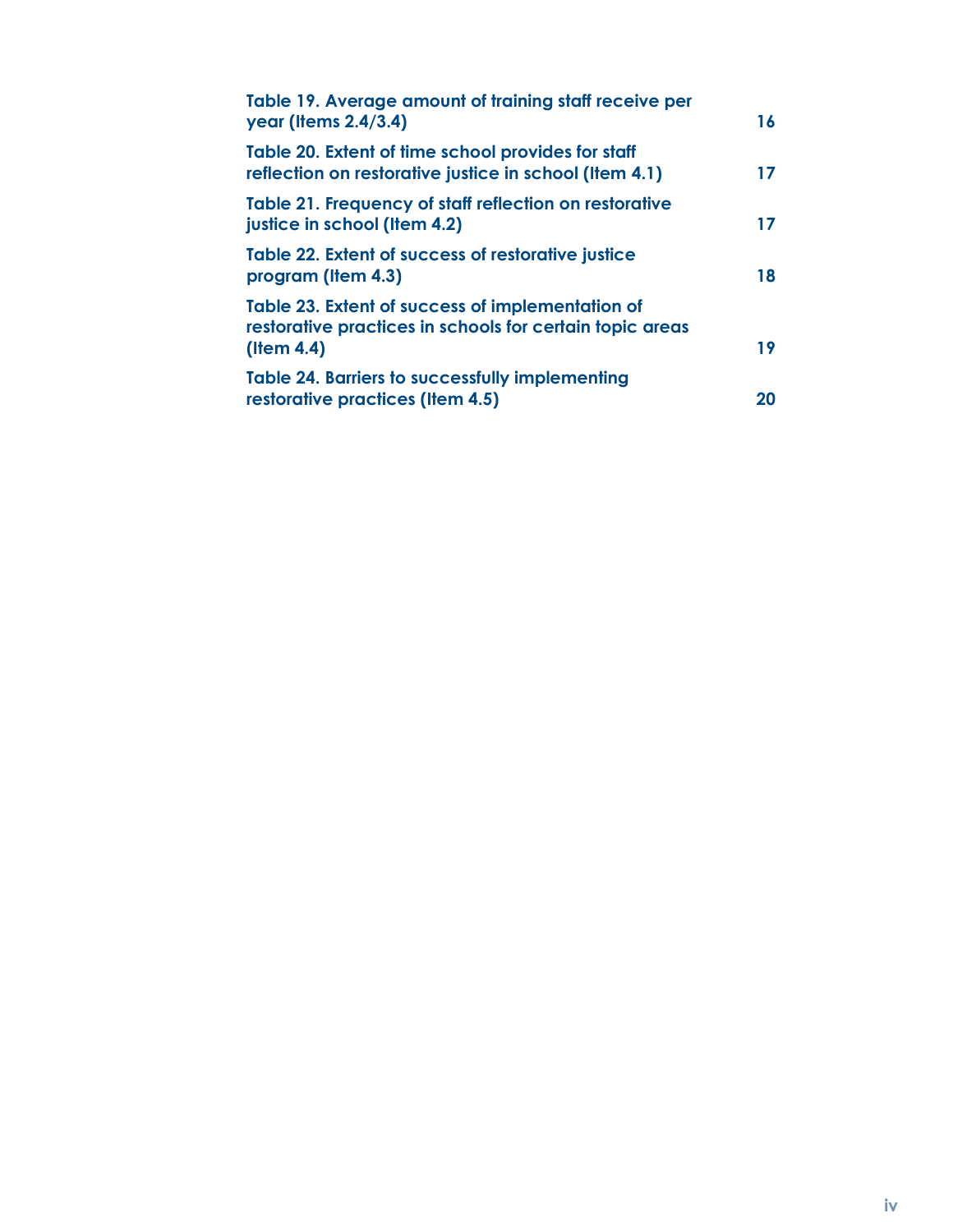## **Introduction**

This report focuses on how practitioners are integrating restorative justice  $(RJ)^1$  practices into their schools as an alternative to traditional responses to student misbehavior. The report covers how and when RJ is used in schools, and the successes and challenges schools face. Our findings are based on data from both a survey of and interviews with practitioners working to implement RJ in schools. This report reflects only the opinions of the individuals we surveyed and interviewed, not a representative sample of all possible RJ practitioners; the findings are therefore not generalizable to all schools in the nation that are implementing RJ.

The report is part of a larger body of work by the WestEd Justice and Prevention Research Center focusing on RJ practices in schools across the United States. To explore this topic, in addition to conducting the practitioner survey and interviews for this particular report, WestEd has conducted a comprehensive review of the literature and interviewed experts in the field of RJ (people who are nationally recognized for their work on RJ in schools).

The center's work includes documenting the current breadth of evidence on the subject, providing a comprehensive picture of how RJ practices are implemented in schools, and laying the groundwork for future research, implementation, and policy. The Robert Wood Johnson Foundation (RWJF) funded WestEd beginning in 2013 to conduct research to understand the landscape on the rapid enactment of RJ in schools.

More about RJ in schools is available from the following related project reports:

- "Restorative Justice in U.S. Schools: Summary Findings from Interviews with Experts" 2
- "Restorative Justice in U.S. Schools: A Research Review" (forthcoming)
- "What Further Research is Needed on Restorative Justice in Schools?"<sup>3</sup>

## Survey

 $\overline{a}$ 

To gather information on RJ practitioners for this report, we administered a survey between September and December 2014. To reach practitioners, we used a snowball

<sup>3</sup> Hurley, N., Guckenburg, S., Persson, H., Fronius, T., & Petrosino, A. (2015). *What further research is needed on restorative justice in schools?* San Francisco: WestEd. Available from <http://jprc.wested.org/what-further-research-is-needed-on-restorative-justice-in-schools/>



<sup>&</sup>lt;sup>1</sup> We use the term "restorative justice" to capture references by interviewees to "restorative practices," "restorative approaches," and other language.

<sup>2</sup> Guckenburg, S., Hurley, N., Persson, H., Fronius, T., & Petrosino, A. (2015). *Restorative justice in U.S. schools: Summary findings from interviews with experts.* San Francisco: WestEd. Available from <http://jprc.wested.org/new-report-restorative-justice-in-u-s-schools-summary-findings/>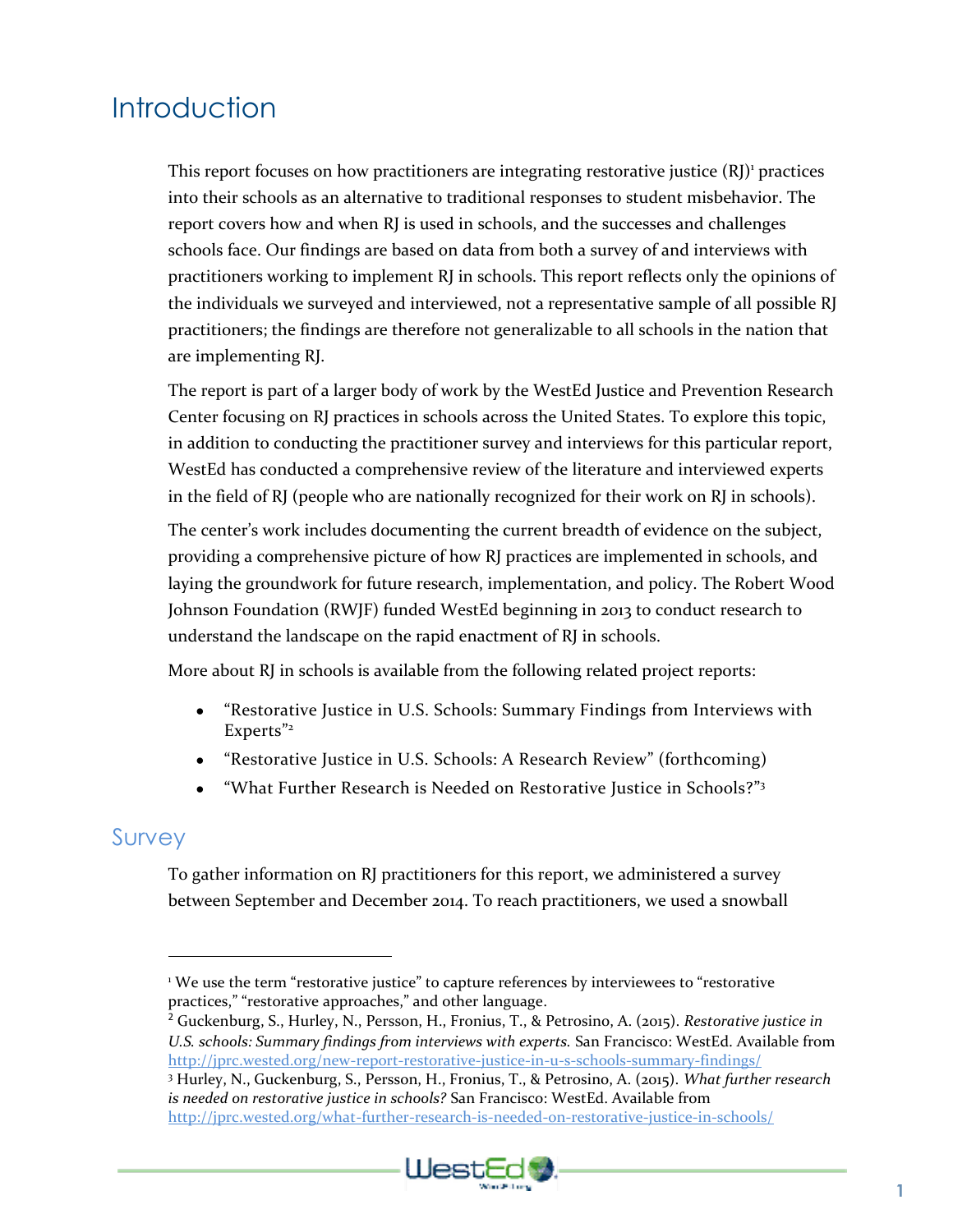sampling technique which involved three rounds of sending the survey out. First, we asked the 43 RJ experts we had interviewed in 2014 to identify practitioners currently working with or in schools on RJ practices. Next, we provided the survey link directly to the RJ experts we had interviewed and asked them to disseminate the link through their professional affiliations and relevant contacts, and to indicate that the professional affiliates and contacts were encouraged to distribute the link directly to anyone they thought appropriate for receiving the survey. Thirdly, the survey itself asked respondents to identify other key practitioners who should receive the survey, and we emailed the survey to RJ practitioners identified by these respondents.

A total of 169 RJ practitioners completed and returned surveys for analysis. Most survey respondents were located in the United States, representing 18 states, Washington (DC), and Puerto Rico, plus one respondent from Canada. The practitioner survey can be found in Appendix B.

#### **Interviews**

Three WestEd staff members also conducted 16 interviews with a total of 18 RJ practitioners (3 of the practitioners participated in a group interview). These practitioners were the first who responded to our request and indicated they were available to be interviewed within the project timeline. We conducted the interviews by telephone between March 2014 and March 2015 (see Appendix A for a list of the interviewed practitioners). Each interview took about one hour to complete. Using a semi-structured interview protocol (Appendix C), we asked interviewees about their background and experience with RJ, their current role related to RJ in schools, if and how RJ is supported in the community, the relationship between RJ and other programs in the school, the types of incidents handled by RJ in the school, how RJ is defined in their school or district, and what successes and challenges they had experienced implementing RJ in schools. The practitioners who were interviewed described their experiences with RJ programs in California, Colorado, Illinois, Massachusetts, Minnesota, New Hampshire, New York, Texas, Vermont, and Virginia.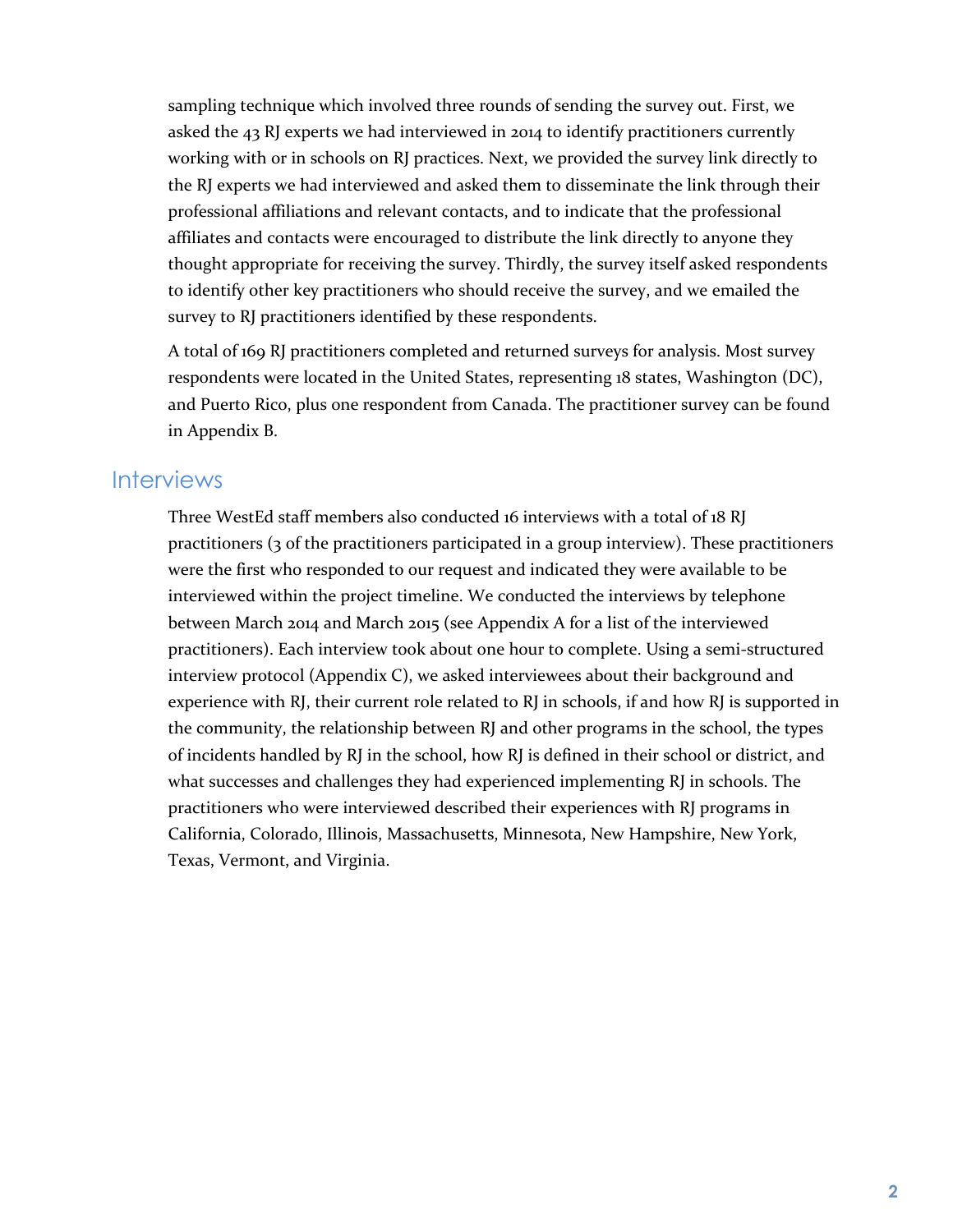## Themes from the Practitioner Survey and Interviews

We have organized the results from the survey and our summaries of the interviews by the following themes:

- 1. Roles of RJ practitioners
- 2. Where and when RJ is used
- 3. Components of RJ in schools
- 4. RJ models and reasons for using RJ in schools
- 5. Awareness of RJ in schools and its availability to students
- 6. How repeated misbehavior is handled
- 7. Training on RJ in schools
- 8. Successes implementing RJ in schools
- 9. Challenges/barriers to implementing RJ in schools

For each of these themes, we first present the survey results<sup>4</sup> and then provide summaries of relevant information from the interviews. Quotes from the interviews are also used throughout the report to give examples and illustrations. To protect the confidentiality of those we interviewed, we do not use any quotes that would identify a specific person.

## Roles of RJ Practitioners

#### **Survey Results**

 $\overline{a}$ 

Survey respondents indicated that they hold a variety of roles in schools and school districts, including teacher, counselor, and administrator. Many (41%) chose "other" and identified themselves as social workers, school psychologists, community partners, RJ coaches, or professional developers (Table 1). The respondents also represent a broad range in regard to time served in their current role, with the largest percentage  $(40\%)$ indicating five years or less. However, 27 percent have been in their role 6–10 years, 11 percent for 7–10 years, and 22 percent have served in their role for over 15 years (Table 2).

<sup>&</sup>lt;sup>4</sup> The survey administration included branching questions — that is, somewhat different questions were asked of respondents depending on whether they identified that their school used a "wholeschool approach" to RJ versus those whose school used a "stand-alone model." For the purpose of this report, the branched questions have been combined since only a small number of respondents (30) identified as having a "stand-alone model." The results of two survey questions (3.1, 3.9) are not included in this report because only a small number of respondents (30 or fewer) answered these questions.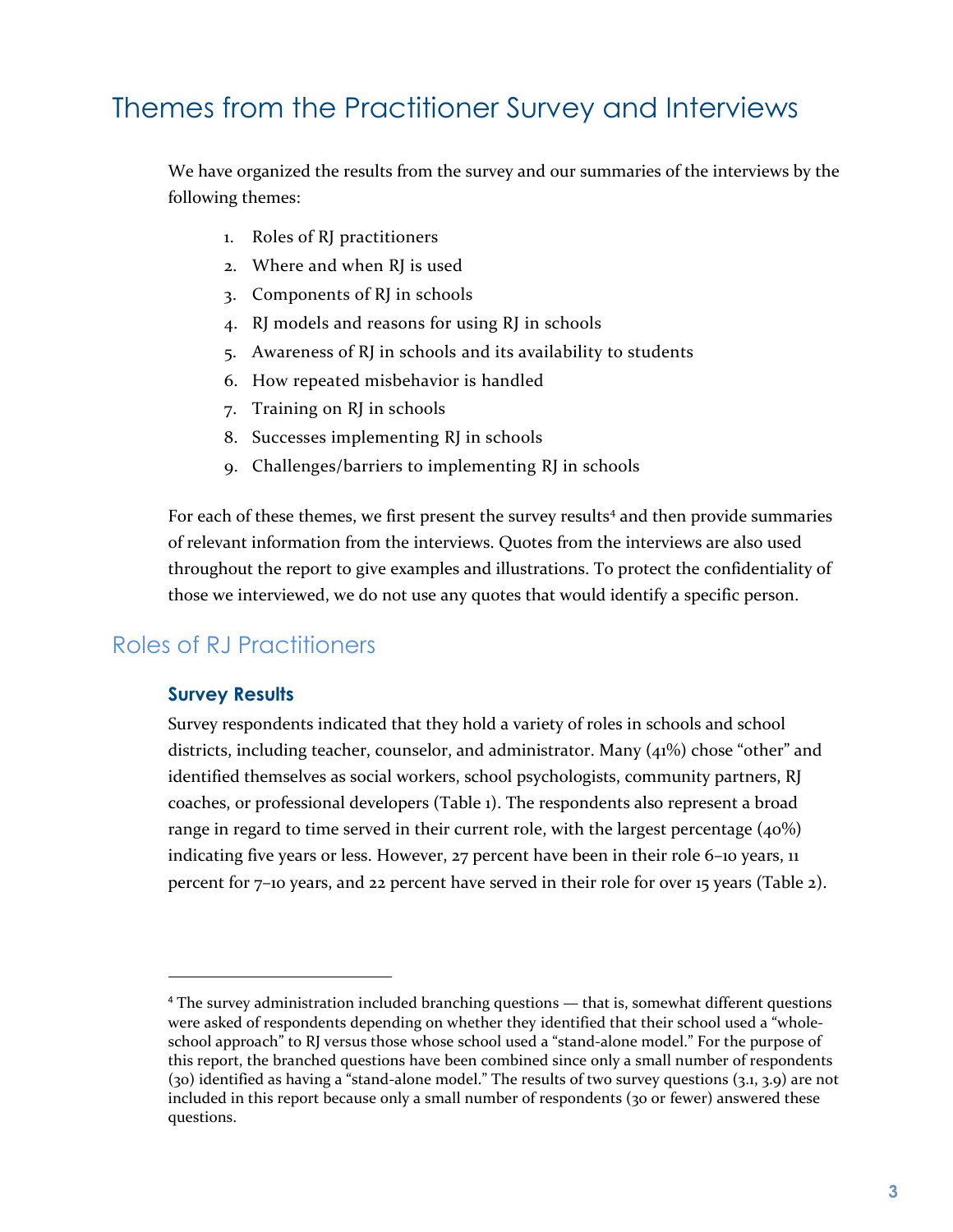| Position                                                   | $\mathbb N$    | $\%$    |
|------------------------------------------------------------|----------------|---------|
| <b>District leader</b>                                     | 8              | 5       |
| <b>School principal</b>                                    | 15             | 10      |
| <b>Assistant principal</b>                                 | 21             | 14      |
| <b>Teacher</b>                                             | 24             | 16      |
| Counselor                                                  | 21             | 14      |
| Paraprofessional                                           | $\overline{2}$ |         |
| Other (e.g., social worker, RJ coach, school psychologist) | 64             | $\vert$ |

#### **Table 1. Survey respondents' current position in the school or district (Item 1.2)**

*Note:* Percentages do not total 100 due to rounding.

#### **Table 2. Length of time served in current position (Item 1.3)**

| Length of time     | N  | $\%$         |
|--------------------|----|--------------|
| Less than a year   | 8  | <sup>5</sup> |
| $1 - 5$ years      | 55 | 35           |
| 6-10 years         | 41 | 27           |
| $11 - 15$ years    | 17 |              |
| More than 15 years | 34 | 22           |

Survey respondents also indicated their current role in the specific RJ program in their school. Respondents could select multiple roles if more than one applied to them. Most respondents identified themselves as Facilitator (51%) or Restorative Practices Program Leader/Coordinator (45%). When asked how long they have served in this role, 75 percent answered five years or less (Table 4), indicating that this was a relatively new position for most respondents.

#### **Table 3. Survey respondents' roles in the restorative practices in the school (Item 1.4)**

| Role                                             | N  | %  |
|--------------------------------------------------|----|----|
| Restorative practices program leader/coordinator | 69 | 45 |
| <b>Facilitator</b>                               | 79 | 51 |
| <b>Mediation counselor</b>                       | 38 | 25 |
| Other (circle keeper, coach, trainer)            | 58 | 37 |

*Note:* Percentages do not total 100 because respondents could select multiple responses.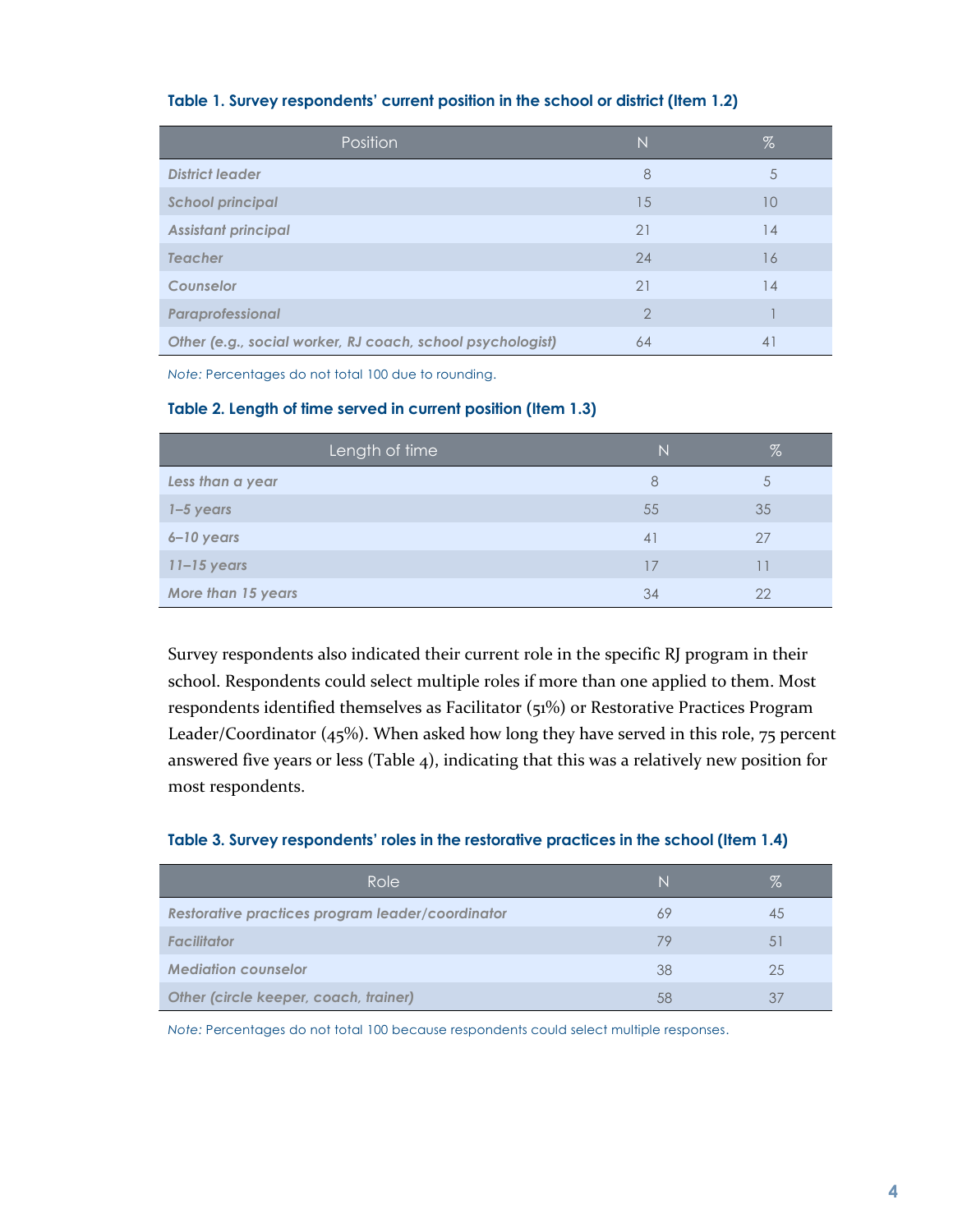| Length of time            | N  | ℅  |
|---------------------------|----|----|
| Less than a year          | 17 |    |
| $1 - 5$ years             | 99 | 64 |
| 6 or more years           | 37 | 24 |
| <b>Missing, no answer</b> | ◠  |    |

#### **Table 4. Length of time in restorative practices role in the school (Item 1.5)**

#### **Interview Results**

The practitioners who were interviewed hold a variety of positions in schools, and work in or with several different RJ programs/models across the country. Some practitioners reported they helped create the RJ program in their school, or specifically serve as RJ facilitators, while others lead and train teachers in RJ implementation. Some interviewees are principals or assistant principals who also conduct RJ "circles." Practitioners were not asked during the interviews how long they have served in their current role; however, they did discuss the history of RJ in their schools, which is described in the next section.

## Where and When RJ Is Used

#### **Survey Results**

Survey respondents represent schools and districts from 18 states, Washington (DC), Puerto Rico, and Canada (Figure 1). The majority of respondents indicated that they were from California (25%), Pennsylvania (12%), Illinois (12%), and Minnesota (12%). The survey data are from a small, non-random sample and cannot be considered to represent all RJ programs across the country. Instead, these data provide information on what is happening regarding RJ in schools in a selected sample of schools. When asked where RJ is implemented in the community, the two most common answers were "in more than one school" (50%) and "in the entire district" (50%). Many respondents also indicated that RJ was being used in the broader community (31%) as well as in the schools (Table 5).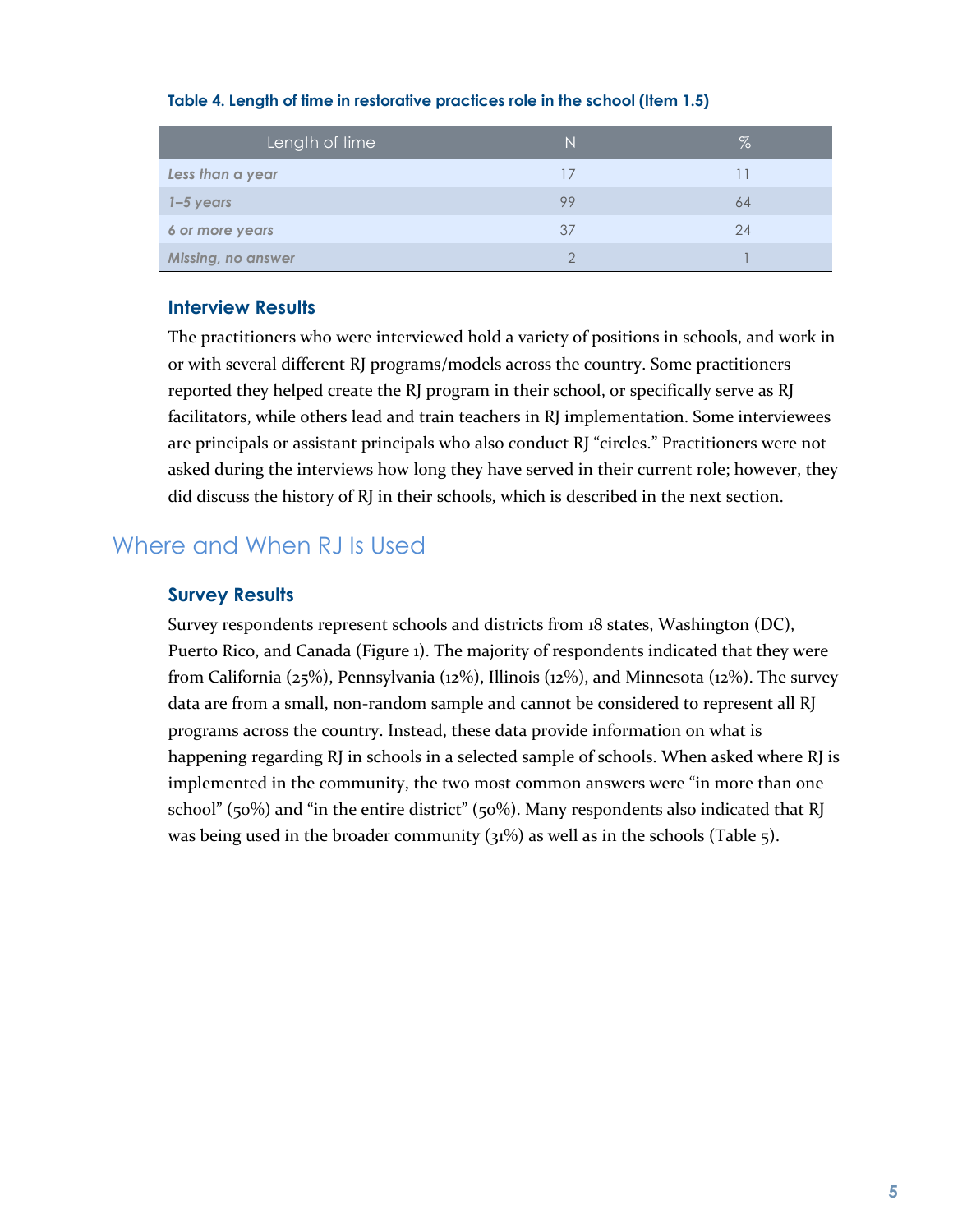

**Figure 1. Map of survey respondents' locations** 

*Note:* In addition, one respondent was located in British Columbia, Canada.

| Restorative justice in community       | N  | %       |
|----------------------------------------|----|---------|
| In more than one school                | 77 | 50      |
| In the entire district                 | 54 | 50      |
| In the broader community               | 48 | 31      |
| In one school                          | 28 | 18      |
| <b>Multiple districts in the state</b> | 27 | 17      |
| Unsure                                 | 14 | $\circ$ |
| <b>Other</b>                           | 14 | Q       |

**Table 5. Locations of restorative justice programs in the community (Item 1.7)** 

*Note:* Percentages do not total 100 because respondents could select multiple responses.

To learn more about what grades RJ is implemented in, we asked respondents to check all that apply in a list of grades ranging from preK to grade 12; "districtwide" was also a response option. To better understand the grade range, we have collapsed these into four categories, preK through grade 5, grades 6 through 8, grades 9 through 12, and districtwide. RJ is most commonly implemented in grades 6 through 12 (Table 6). The survey also asked how long respondents have had an RJ program in their school (Table 7). Most respondents indicated it was a new program within the last three years (49%) with only a few respondents indicating that the program has been in place more than six years (11%), which highlights the relative infancy of RJ in many schools.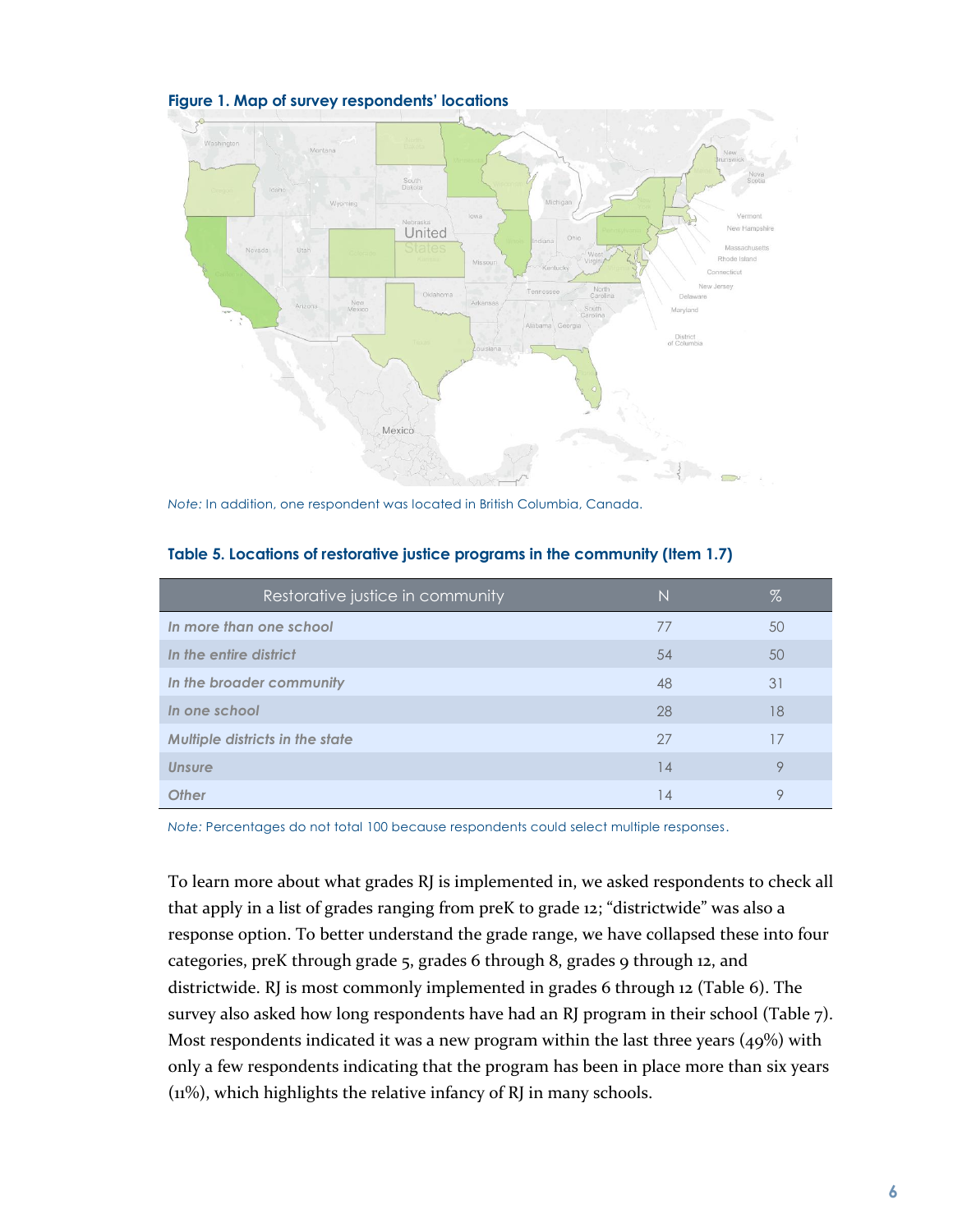|                     | Grade | N  | %  |
|---------------------|-------|----|----|
| PreK-Grade 5        |       | 33 | 21 |
| Grades 6-8          |       | 62 | 40 |
| Grades 9-12         |       | 66 | 43 |
| <b>Districtwide</b> |       | 39 | 25 |

#### **Table 6. Grades served by restorative practices at the school(s) (Item 1.8)**

*Note:* Percentages do not total 100 because respondents could select multiple responses.

#### **Table 7. Length of time restorative practices have been implemented (Items 2.1/3.2)**

| Length of program             | N  | $\%$ |
|-------------------------------|----|------|
| It is a new program this year | 13 | 8    |
| $1 - 3$ years                 | 60 | 39   |
| 4–6 years                     | 49 | 32   |
| More than 6 years             | 16 | 10   |
| <b>Unsure</b>                 | 11 |      |
| Missing, no answer            | 6  |      |

#### **Interview Results**

In interviews, we asked the practitioners how long they have had an RJ program in their school or district. The answers ranged from 1 year to 13 years, with the most common answer being about 4 or 5 years. RJ came to their schools through a variety of origins, most commonly as either a pilot program, part of another grant, or to address an identified problem with discipline. Some said it was an "organic process" whereby teachers became interested in RJ and were trained in it, and that it has grown to a whole-school or even districtwide approach.

We also asked interview participants to what extent RJ is supported within the community. About the same number of participants said that "RJ is only practiced in one

school in the community" and "RJ is in all the schools." A common response was about how RJ is used in the community, in the courts, and through the justice system. Some described RJ as being in its "infancy" in the community currently, and expressed the hope that interest would grow beyond the school setting. Others described how RJ had already been implemented in the community for both adults and youth before moving to the school setting.

*"When we first did this we invited other community members in and now we have peer groups and students bringing it home and using it with their families."*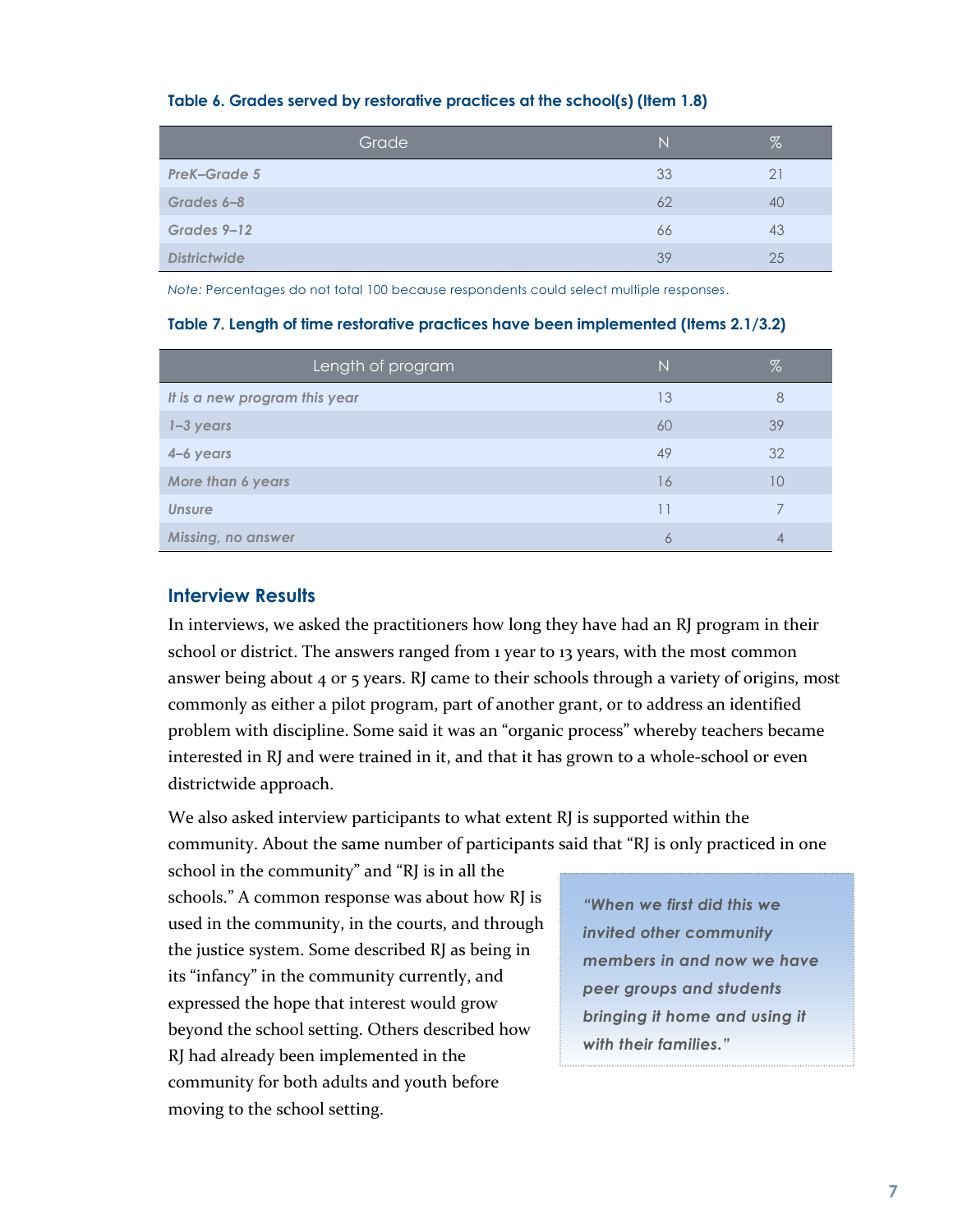## Components of RJ in Schools

#### **Survey Results**

To gain a clearer understanding of what RJ implementation looks like in schools, we asked survey respondents and interviewees to identify the specific components that are included in the RJ model they use. Survey respondents could choose from a list of components, as shown in Table 8, and 90 percent of those who took the survey indicated that "circles" were a component of RJ in their schools. Circles is a restorative strategy that brings everyone impacted by an incident together in a circle format for discussion. Eighty percent of respondents indicated they use restorative questioning, a technique to defuse situations before they escalate further. RJ training often includes a list of questions to ask a student when the practitioner meets with the child directly after a conflict. These questions can be general, such as "What happened here?" or specific, such as "How can you make things better?" Most survey respondents (65%) indicated that they use one-onone mediation, and 41 percent indicated that they use group conferencing. Far fewer respondents indicated that they use justice boards or peer juries, which may be reserved for more serious events. This finding also echoes a point we have heard from experts and practitioners, which is that there is a movement away from using terms for practices in schools that sound similar to the terms used for practices in the justice system.

To learn more about the logistics of RJ in schools and where within a school space RJ is implemented, respondents were given a range of possible answers including peace rooms, classrooms, counselor's office, and other (respondents could check all that apply). The results (Table 9) suggest that classrooms  $(82%)$  are the most common location for RJ to be practiced in schools among the sample. However, respondents often chose "other" (60%), and when asked to specify, they indicated locations such as "administrative office," "across the whole school," and "conference rooms." The "counselor's office" was another fairly common choice (58%). However, the use of "peace rooms" in schools was noted less often  $(13\%).$ 

| Components                                                                  | N   | $\%$ |
|-----------------------------------------------------------------------------|-----|------|
| Circles (academic, community building, peace, re-entry, etc.)               | 139 | 90   |
| <b>Restorative questioning</b>                                              | 123 | 79   |
| One-on-one mediation                                                        | 101 | 65   |
| Group conferencing (family, responding to harm, restorative<br>conferences) | 64  | 41   |
| Other (other mediation and restorative conversations)                       | 20  | 13   |
| Peer jury                                                                   | 11  |      |
| Justice boards                                                              | 5   | 3    |

#### **Table 8. Components included in school's restorative justice program (Item 1.9)**

*Note:* Percentages do not total 100 because respondents could select multiple responses.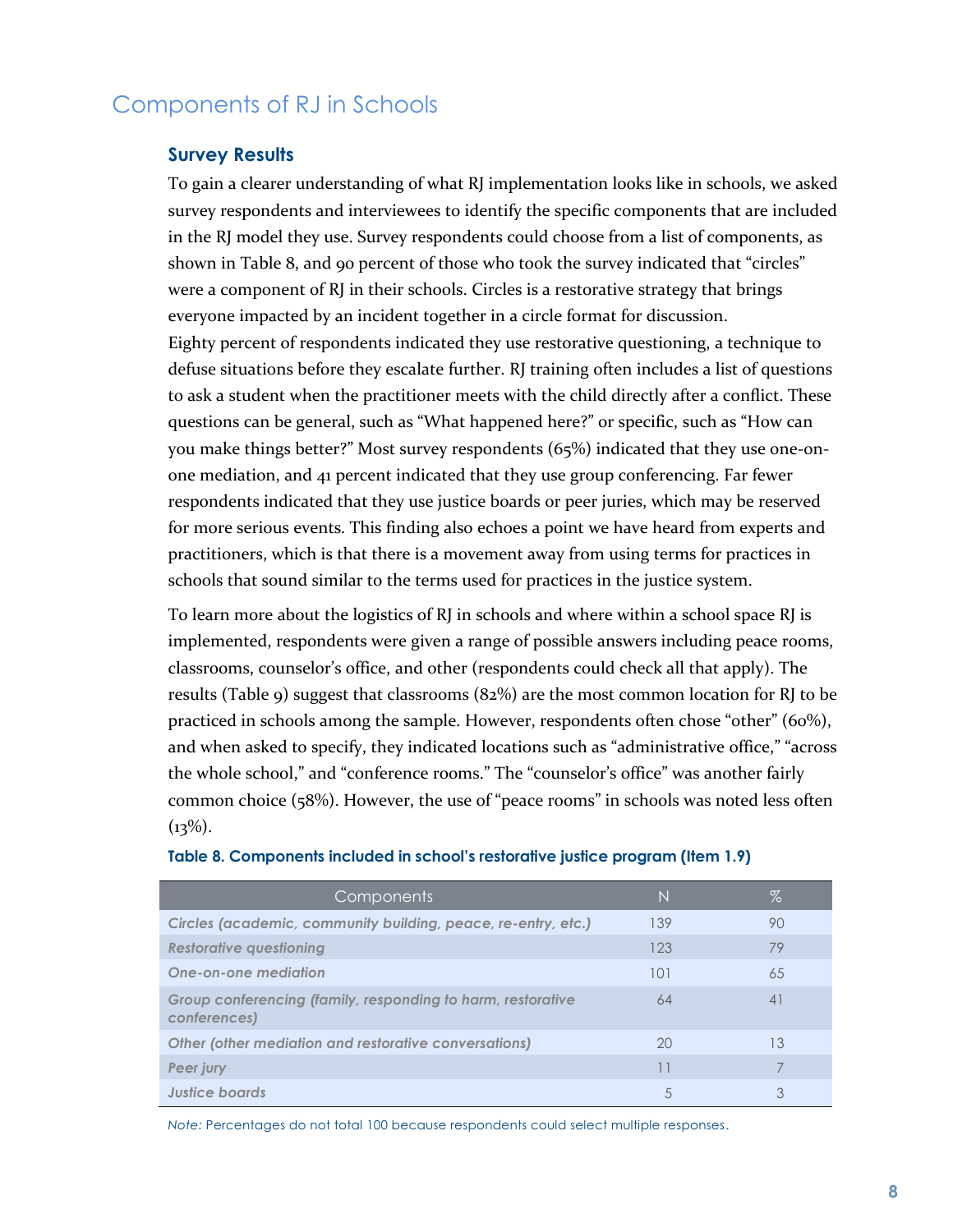| Location                                                                         | N   | %  |
|----------------------------------------------------------------------------------|-----|----|
| <b>Classrooms</b>                                                                | 127 | 82 |
| Other (administrative office, across the whole school,<br>conference room, etc.) | 93  | 60 |
| Counselor's office                                                               | 90  | 58 |
| Peace rooms                                                                      | 20  |    |

#### **Table 9. Locations in the school where restorative practices take place (Item 1.10)**

*Note:* Percentages do not total 100 because respondents could select multiple responses.

#### **Interview Results**

Similar to the survey respondents, many practitioners who were interviewed consistently stated the key component of their RJ program was discussion "circles." In addition to using circles to address discipline or behavioral incidents, teacher practitioners also described using circles proactively as a weekly check-in with the whole class. This may give some insight as to why classrooms were the most common place RJ is practiced, according to the survey respondents. Interviewees explained the main purpose of circles is to give everyone a chance to talk without interruption; a "talking piece" is usually passed around indicating whose turn it is to share. Besides mentioning circles, interviewees most often mentioned conferencing and mediation. Peer juries and justice councils were mentioned during the interviews, although not nearly as often as circles, conferencing, and mediation.

#### RJ Models and Reasons for Using RJ in Schools

#### **Survey Results**

There are two common models that schools follow when implementing an RJ program. One model is to implement RJ throughout the entire school (we refer to this as the "whole-school integrated approach"), meaning that RJ is used throughout the entire school for discipline, prevention efforts, skill building, teaching classroom content, faculty meetings, etc. Another model is to implement RJ only to deal with discipline (we refer to this as the "stand-alone disciplinary approach"). When survey respondents were asked which model their school uses, 77 percent indicated their program was a whole-school model and 20 percent indicated that they have a stand-alone model (Table 10). Most experts and practitioners we have talked to prefer the whole-school integrated approach because the goal of RJ is to shift the culture, climate, and way of dealing with many aspects of school rather than just discipline.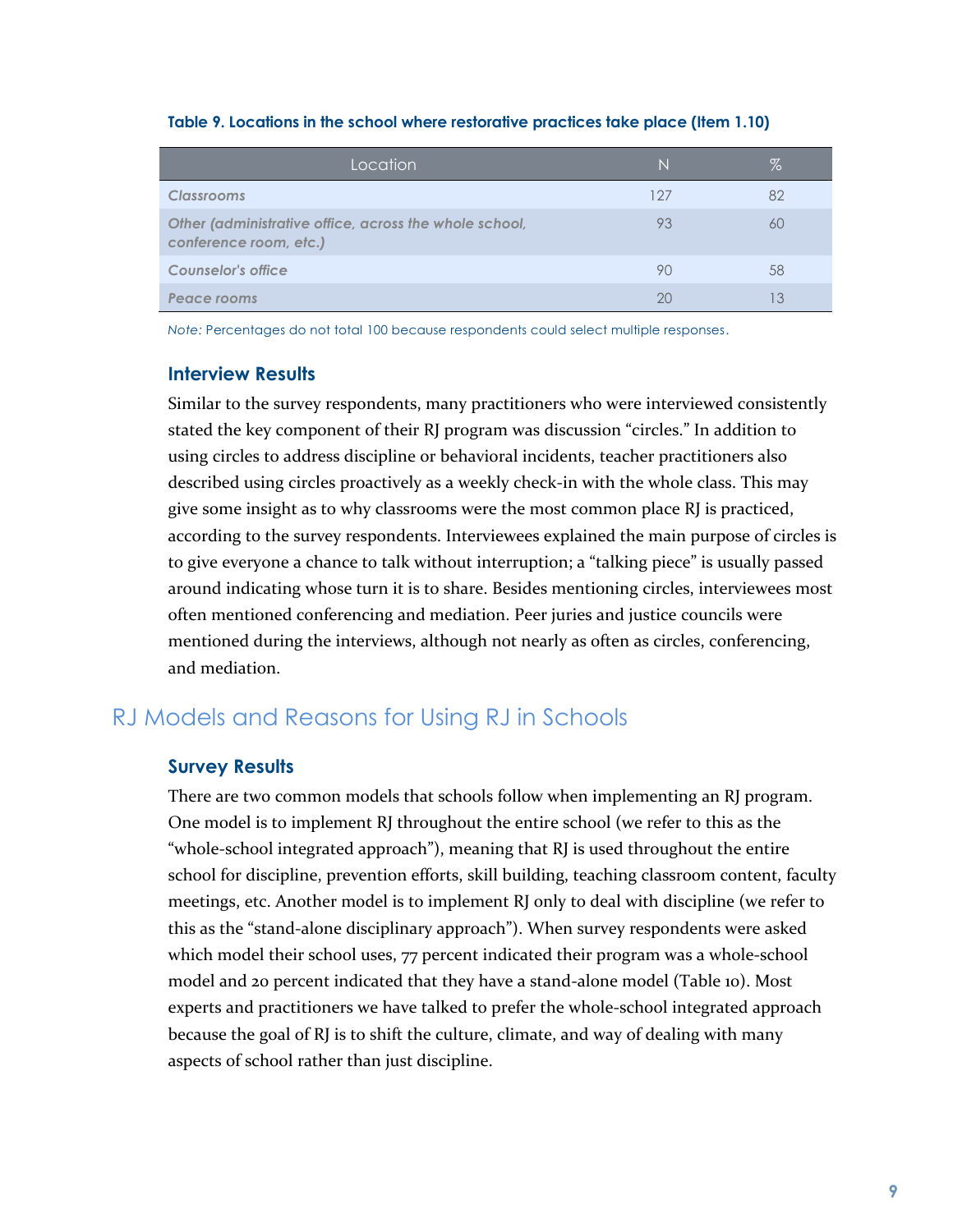#### **Table 10. Implementation of stand-alone versus whole-school restorative justice programs (Item 1.15)**

| Approach <sup>1</sup>                   | N   | $\%$ |
|-----------------------------------------|-----|------|
| <b>Whole-school integrated approach</b> | 120 |      |
| Stand-alone disciplinary approach       | 31  | 2C   |
| <b>Missing, no answer</b>               |     |      |

We also asked respondents if they have followed an established program to implement RJ in their school or if they have used an approach that they have developed themselves. About half the respondents (48%) indicated that their school used an established program for its RJ approach (Table 11) and, when asked to identify the program, their responses included models from developers and technical assistance providers of RJ programs, curriculums, using Positive Behavioral Interventions and Supports (PBIS) or Multi-Tiered System of Supports (MTSS) models to integrate RJ, working with the school district to develop the program, or working with state departments of education to develop a program. Less than a third of the survey respondents (29%) indicated that their school used an RJ approach that they developed themselves.

#### **Table 11. Schools using established restorative justice programs versus developing unique approaches (Items 2.2/3.5)**

| Development                                                  | N              | $\%$ |
|--------------------------------------------------------------|----------------|------|
| We developed our approach based on an established<br>program |                | 48   |
| We developed the approach ourselves                          | 43             | 29   |
| <b>Other</b>                                                 | 21             | 14   |
| Unsure                                                       | $\overline{4}$ |      |

We asked survey respondents to indicate the reasons RJ practices were used in their schools by selecting from a list of potential choices. The most frequently selected reasons were student verbal conflict  $(87%)$ , general preventative discussions  $(83%)$ , and minor behavior infractions (83%) (Table 12). Bullying (72%), student/staff verbal conflicts (71%), and physical infractions (60%) were also selected by the majority of respondents. Lower rates were indicated for property infractions, student/staff physical conflicts, truancy, and alcohol/substance abuse. Other reasons included staff conflict and community building. These answers suggested that schools vary considerably in when they choose to use RJ. The top three answers — verbal conflicts, preventative discussions, and minor behavior infractions — suggest that schools are using RJ to both prevent conflict and resolve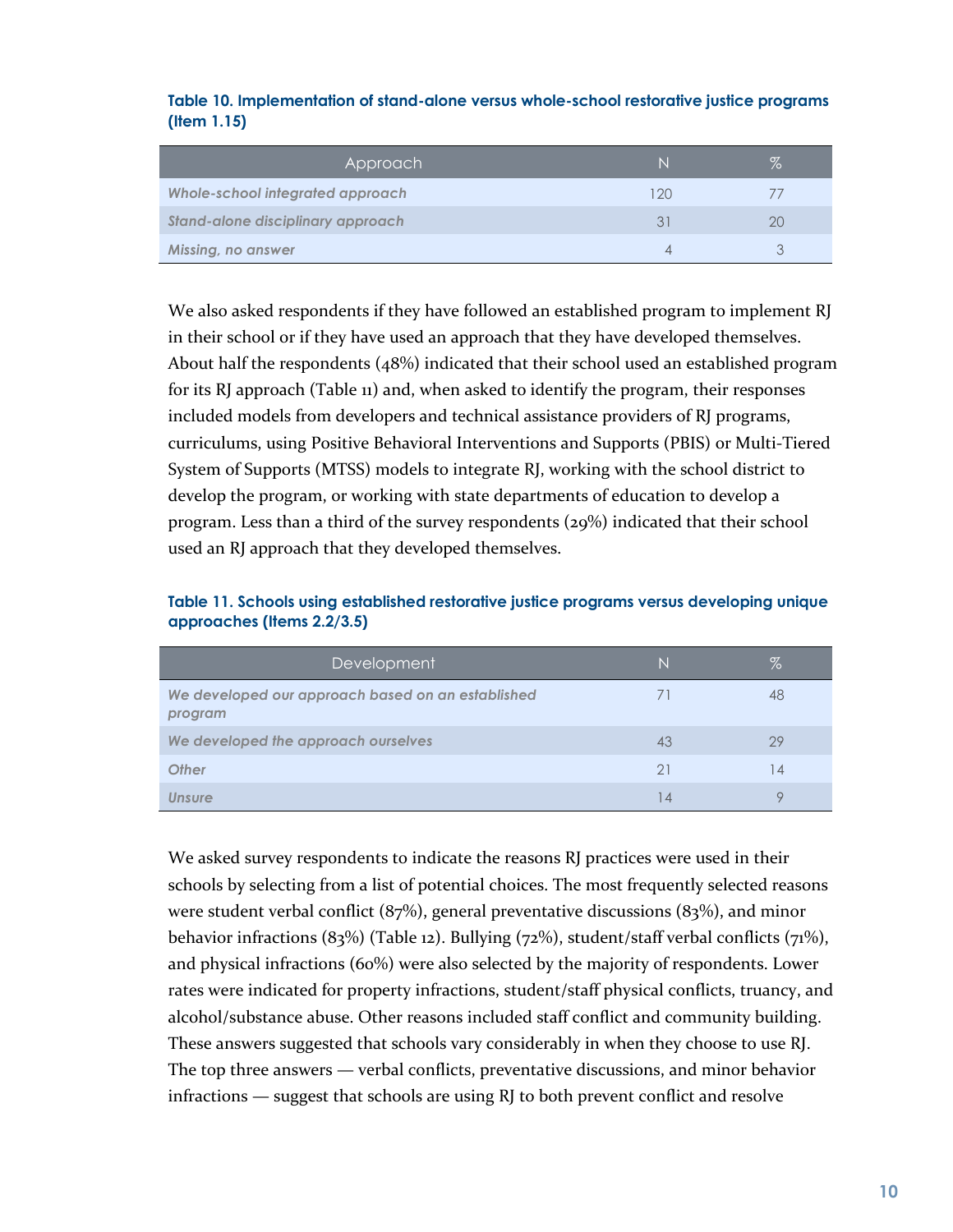relatively minor issues. The interview results offer additional insight into why schools may not use RJ for more serious issues.

| Reason                                                   | N   | %  |
|----------------------------------------------------------|-----|----|
| <b>Student verbal conflicts</b>                          | 134 | 87 |
| <b>General preventative discussions</b>                  | 129 | 83 |
| <b>Minor behavior infraction (non-physical)</b>          | 129 | 83 |
| <b>Bullying</b>                                          | 111 | 72 |
| <b>Student/Staff verbal conflicts</b>                    | 110 | 71 |
| <b>Major infractions (physical)</b>                      | 93  | 60 |
| <b>Property infractions (vandalism)</b>                  | 74  | 48 |
| <b>Student/Staff physical conflicts</b>                  | 69  | 45 |
| <b>Truancy</b>                                           | 51  | 33 |
| Alcohol/Substance use                                    | 42  | 27 |
| Other (staff conflict, community building, celebrations) | 31  | 20 |

#### **Table 12. Reasons for using restorative practices in the school (Items 2.5/3.6)**

*Note:* Percentages do not total 100 because respondents could select multiple responses.

#### **Interview Results**

We asked practitioners what types of cases their RJ programs handle, and their answers varied. Some said that almost any discipline issue can be handled through RJ at their

school. Others noted specific offenses that are never handled through RJ; these included fighting, bullying, and sexual misconduct. Of those respondents whose schools did handle bullying through RJ, one person noted that only a "highly trained" person or a person "certified" in RJ would be assigned to handle bullying. Some practitioners also said they use RJ on a case-by-case basis — one of these respondents, for example, said that RJ might be used to resolve a physical infraction (fighting) in one case, but might not be used to

*"I think there's an opportunity for restorative work any time a relationship is broken — that can be anything; relationships between kids, teachers and kids, kids and the school, outside community, etc."*

resolve another case involving fighting, depending on the circumstances.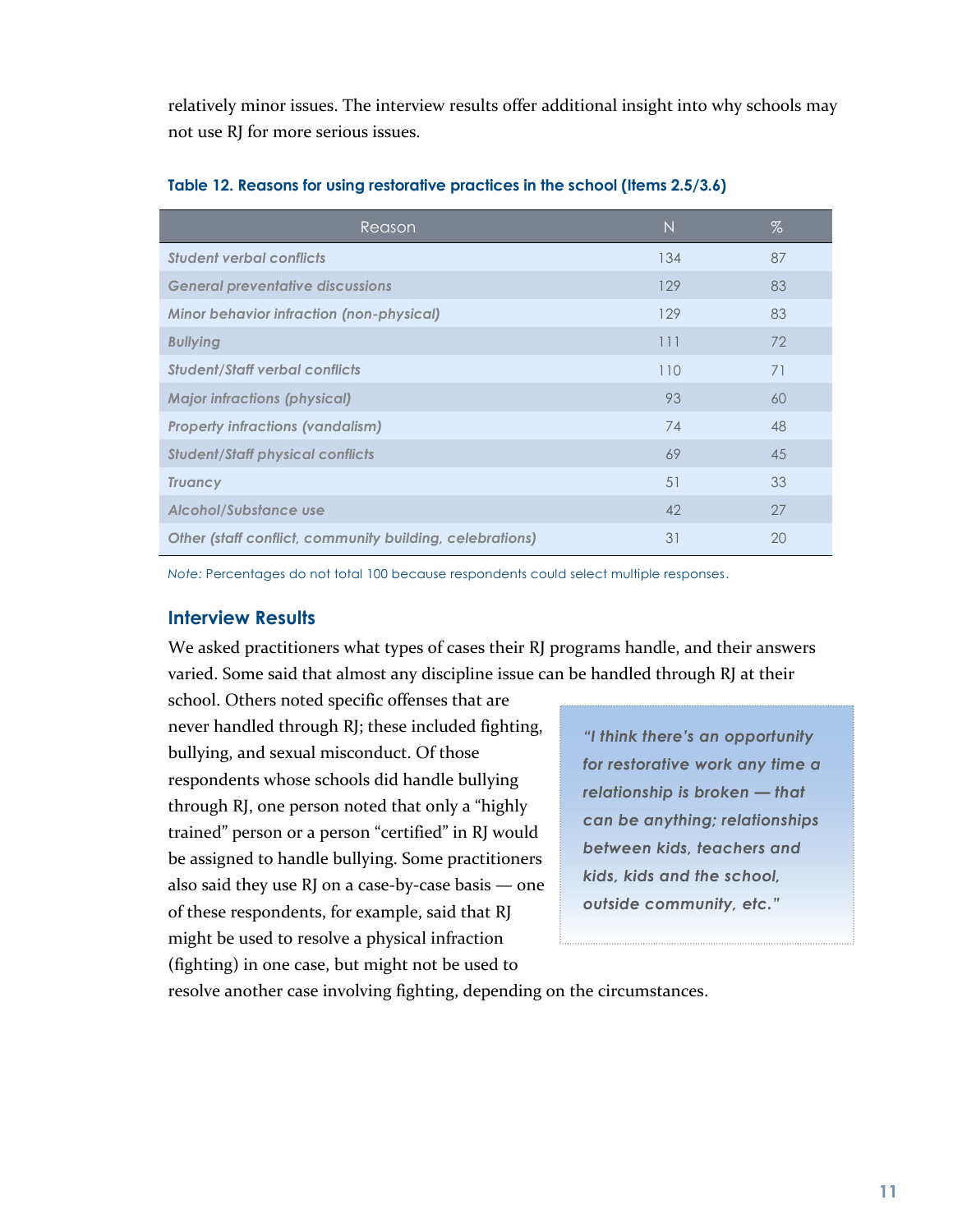Interviewees offered a number of examples when asked to describe a typical RJ activity at their school. One practitioner described using RJ discussion circles on a weekly basis with no set agenda, but as an opportunity for students to talk about an issue and come to a resolution. Another example included calling for a circle when an issue or conflict arose either between students or as a classroom management technique. Both students and teachers can call for a circle. A third example categorized activities into "formal" and "informal"

*"We use circles because it is a way to make sure students gain social skills, like listening, holding emotions to themselves (have to hold the talking piece). We sit in circle, we each have the same opportunity and time to speak, no pressure to talk."*

RJ. In an "informal" situation, RJ might be used "in the moment" to deal with a minor conflict between students. A "formal" situation might first involve the assistant principal before a decision is made to use RJ.

## Awareness of RJ in Schools and Its Availability to Students

#### **Survey Results**

On the survey, we asked respondents to indicate how aware students are about RJ in their school. Almost half of the respondents  $(48%)$  said students were aware of RJ "to some extent" (Table 13). Just under a third of the respondents (30%) said students were aware of RJ to a "great extent," and only 6 percent said students were aware to a "very great extent." About 14 percent said that students were either aware to a "very little extent" or "not at all" aware about RJ in their school. As indicated earlier, RJ is relatively new to many of these schools, so it is not surprising that many practitioners indicated that students were only "very little" or to "some extent" aware of RJ in the school.

| Extent              | $\mathbb N$    | $\%$ |
|---------------------|----------------|------|
| Not at all          | $\overline{2}$ |      |
| <b>Very little</b>  | 20             | 13   |
| Some extent         | 74             | 48   |
| <b>Great extent</b> | 47             | 30   |
| Very great extent   | 9              | 6    |
| Missing, no answer  | 3              | ◠    |

#### **Table 13. Extent of student awareness of school's restorative justice program (Item 1.11)**

We also asked a similar question about parental awareness of RJ in the school, as well as a question about parent involvement in RJ in schools (Table 14). Respondents most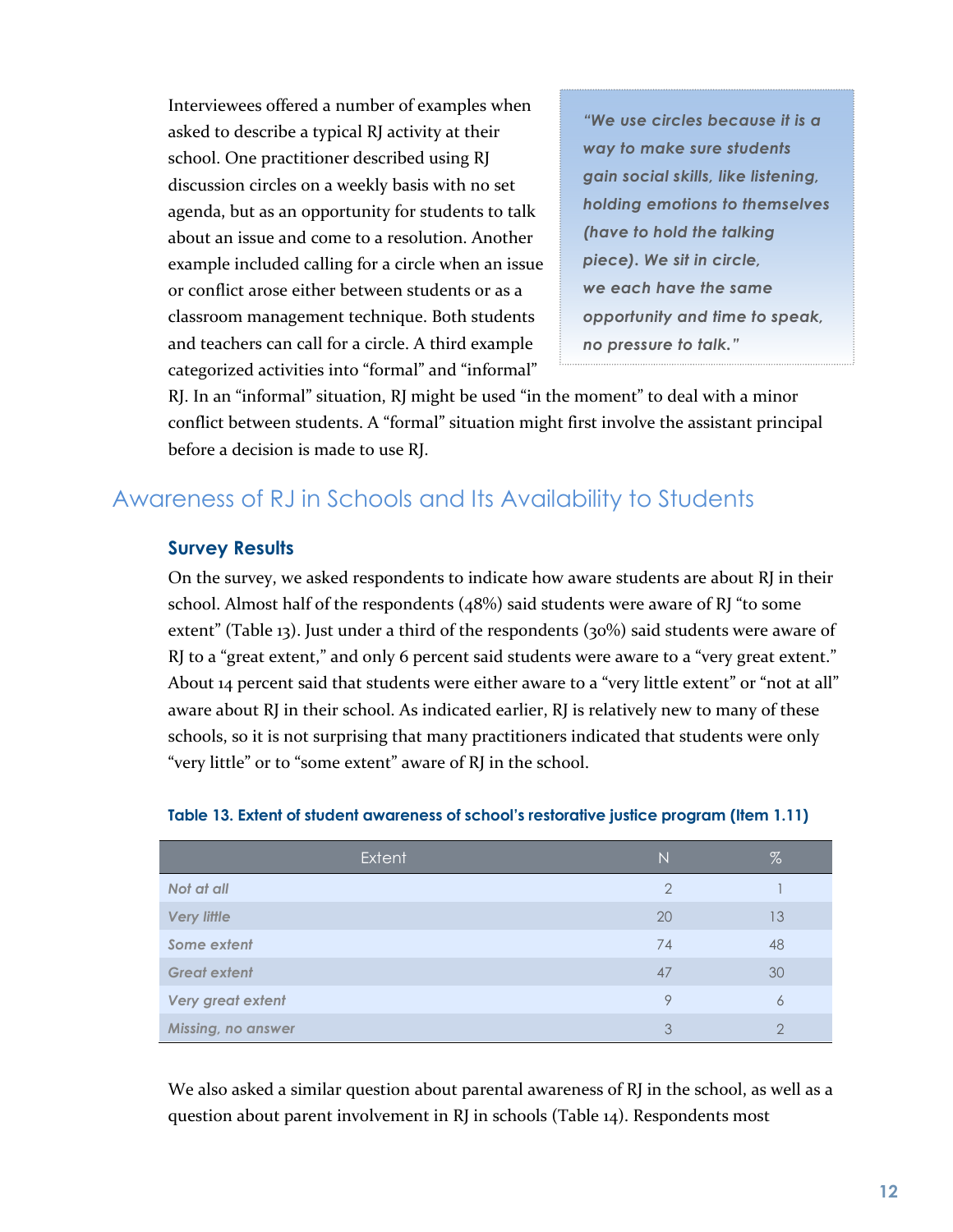frequently indicated that parents were aware of RJ in school to "some extent" (48%), and 16 percent indicated that parents were aware to a "great extent." However, about 35 percent of respondents said that parents were either not aware at all or aware to a "very little extent" about RJ in the school. Parent involvement in RJ in schools followed a similar pattern according to the survey respondents. About 35 percent indicated parents were involved in RJ to "some extent"; however, the majority said that parents were either not at all involved or involved to a "very little extent"  $(57%)$ . Again, given how new RJ is to many of these schools, this finding is not surprising.

| Table 14. Extent of parent awareness/involvement in school's restorative practices |
|------------------------------------------------------------------------------------|
| $($ ltem 1.13 $)$                                                                  |

|                           | Parent awareness of RJ<br>in schools |      |    | Parent involvement of RJ<br>in schools |
|---------------------------|--------------------------------------|------|----|----------------------------------------|
|                           | N                                    | $\%$ | N  | $\%$                                   |
| Not at all                | 13                                   | 8    | 31 | 20                                     |
| <b>Very little extent</b> | 41                                   | 27   | 57 | 37                                     |
| Some extent               | 75                                   | 48   | 55 | 35                                     |
| <b>Great extent</b>       | 24                                   | 16   |    | 5                                      |
| Very great extent         |                                      |      |    |                                        |
| <b>Missing, no answer</b> | ◠                                    |      | 4  | 3                                      |

*Note:* Percentages do not total 100 due to rounding.

We also asked survey respondents if RJ was available to all students in the school (Table 15). The majority of respondents  $(79%)$  indicated that RJ was available to all students; 11 percent indicated that RJ was not available to all students; and 9 percent were unsure.

|  |  |  | Table 15. Extent of restorative practices availability to all students in the school (Item 1.14) |  |
|--|--|--|--------------------------------------------------------------------------------------------------|--|
|  |  |  |                                                                                                  |  |

| Availability to students  | N   | $\%$ |
|---------------------------|-----|------|
| Yes                       | 122 | 79   |
| <b>No</b>                 | 17  |      |
| <b>Unsure</b>             | 14  |      |
| <b>Missing, no answer</b> |     |      |

#### **Interview Results**

In the interviews, we asked some practitioners how aware students are of RJ in their school. Although there was not enough time to ask this question in every interview, several of the practitioners who were asked this question replied that RJ is included in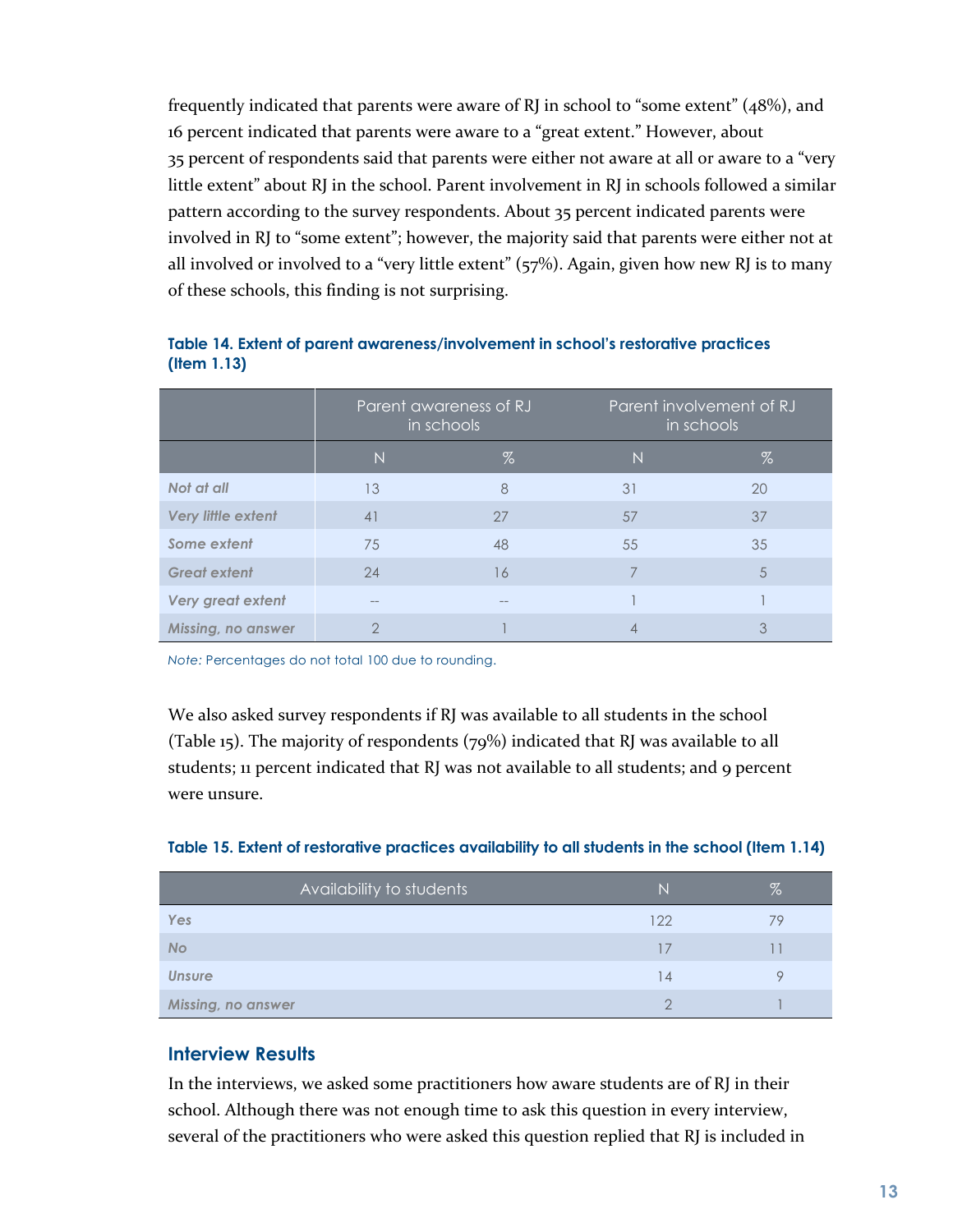their school's student handbook or that almost all the students in the school had experienced RJ through a discussion circle. One interviewee noted that students were included as part of the training for RJ in the school. Practitioners were not asked about parental awareness of RJ in the schools during the interview.

## How Repeated Misbehavior Is Handled

#### **Survey Results**

On the survey, we asked two questions about how students experience RJ in schools. The first question asked what happens to a youth who has already been through the RJ program and continues to misbehave at school. Many respondents (35%) noted that the student is given another chance using the RJ approach; 22 percent specified that the student is given a traditional school sanction; and 37 percent indicated "other" (Table 16). Those who selected "other" indicated either that both options were used or that each situation is dealt with on an individual basis.

The survey also asked respondents if there was a limit to how many times a student could go through the RJ process at the school. The majority of respondents (66%) said that there was no limit to the number of times a student could go through RJ at the school, 5 percent said there was a limit, and  $24$  percent were unsure (Table 17). These findings illustrate the different approaches to RJ in the schools and how students experience RJ.

| Outcome                                                                  |    | %  |
|--------------------------------------------------------------------------|----|----|
| He/She is given another chance using a restorative practices<br>approach | 55 | 35 |
| He/She is given a traditional school sanction                            | 34 | 22 |
| <b>Other</b>                                                             | 57 | 37 |
| Missing, no answer                                                       |    |    |

#### **Table 16. Options provided for repeated offenses (Item 3.7)**

#### **Table 17. Extent of limitation imposed on the number of times a youth can go through a restorative justice program (Item 3.8)**

|                    | Limit | Ν   | %  |
|--------------------|-------|-----|----|
| <b>No</b>          |       | 103 | 66 |
| <b>Unsure</b>      |       | 37  | 24 |
| Yes                |       |     | 5  |
| Missing, no answer |       | 8   | 5  |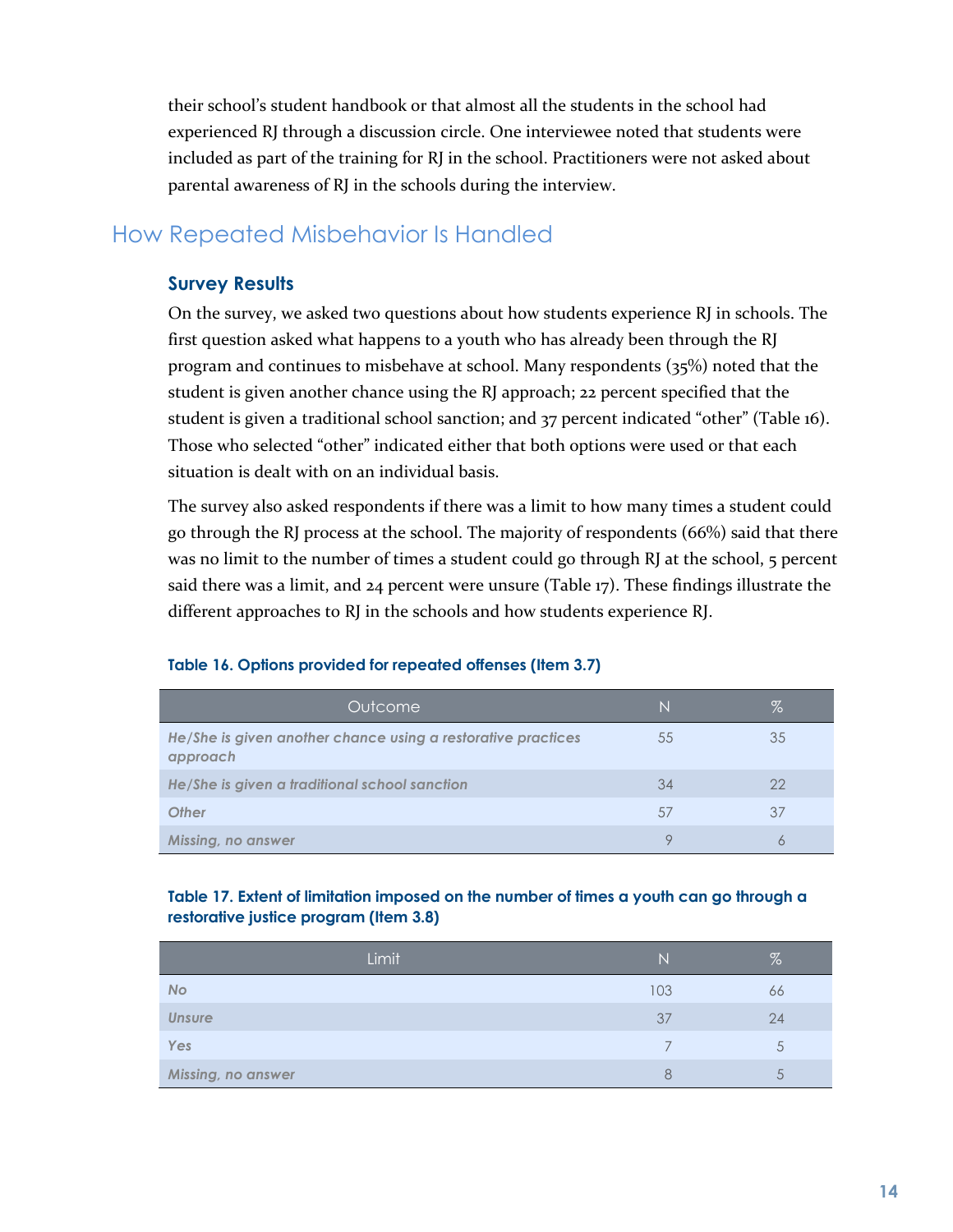#### **Interview Results**

Practitioners were not asked about the outcomes or limits on the number of times a student can be disciplined through an RJ approach. However, when asked to speak to the number of cases their school refers to RJ each year, one participant noted they referred over 100 so far in the school year (as of January 2015); another said they average about 150–200 per year; and one said all 9th and 10th graders participate in RJ every year. Others had a hard time answering this question and said that the school data systems do not track how many students participate in RI or that the tracking in student data systems was not consistent.

*"What we want is for behavior to change and for students to be successful and grow as people. Whenever incidents occur, the focus of how we respond should be on what harm was done, who was affected, and how the harm will be repaired."*

## Training on RJ in Schools

#### **Survey Results**

A number of survey questions addressed staff training on RJ in schools. A wide range of school staff have been trained on RJ, according to survey respondents (Table 18). Respondents indicated that the following categories of staff are most often trained on RJ: "some staff" (i.e., counselors, special services, etc.) (63%), "some teachers" (50%), "principal" (48%), and "assistant principal" (46%). Even though many RJ proponents suggest that RJ should be a whole-school approach, survey respondents were less likely to indicate that "all teachers" (18%) or "all school staff"(17%) have been trained in their school.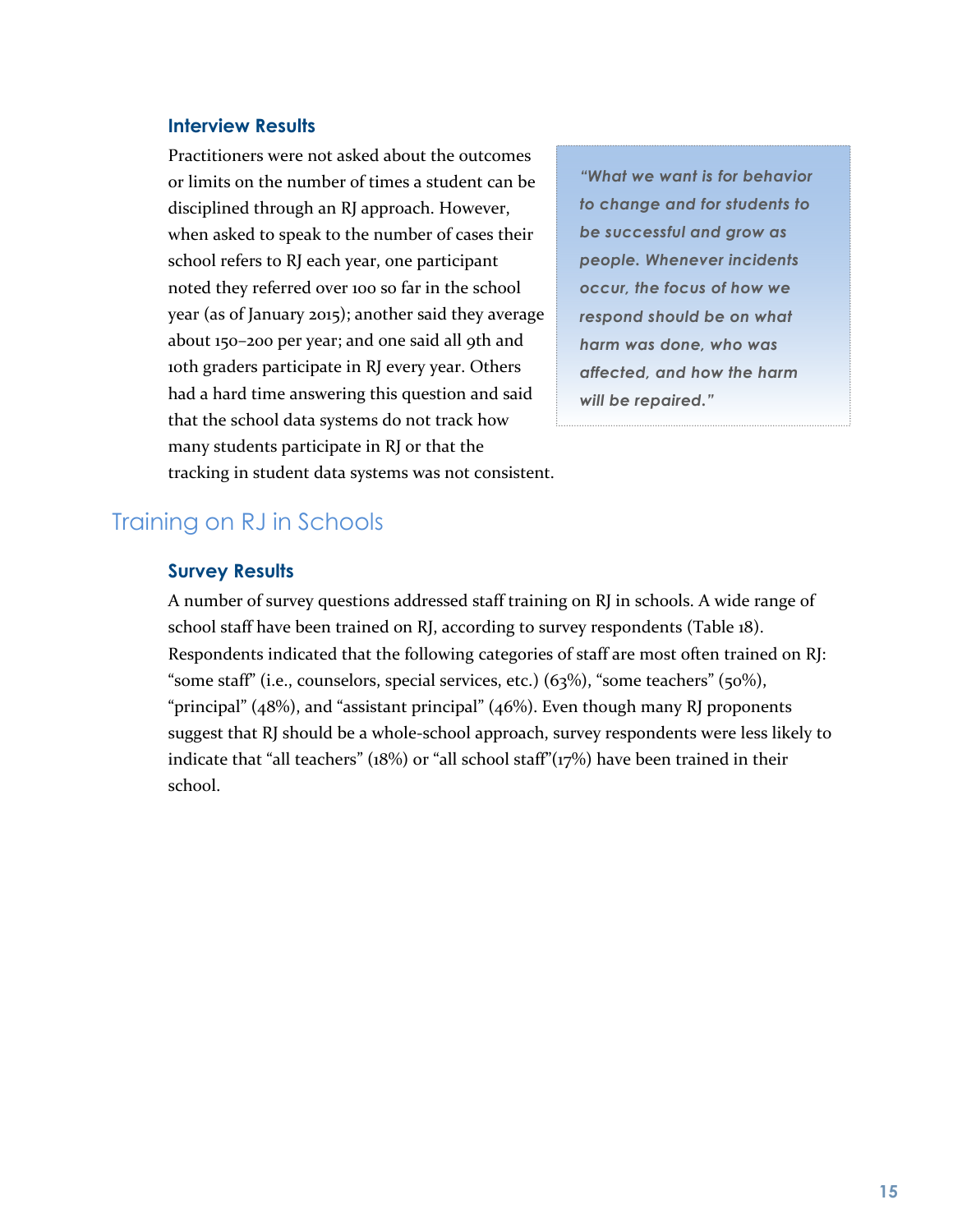| Who is trained                                        | $\mathbb N$ | $\%$ |
|-------------------------------------------------------|-------------|------|
| Some staff (i.e., counselors, special services, etc.) | 98          | 63   |
| <b>Some teachers</b>                                  | 77          | 50   |
| <b>Principal</b>                                      | 74          | 48   |
| <b>Assistant principal</b>                            | 71          | 46   |
| <b>Other</b>                                          | 41          | 27   |
| Some support staff                                    | 39          | 25   |
| All teachers                                          | 28          | 18   |
| All school staff                                      | 27          | 17   |
| No one                                                | 5           | 3    |

**Table 18. School personnel trained to implement the school's restorative justice program (Items 2.3/3.3)** 

*Note:* Percentages do not total 100 because respondents could select multiple responses.

The survey had respondents indicate the length of time and how frequently the staff in their school receive RJ training. The length of time for training varied, with 23 percent of survey respondents indicating that staff were trained for less than a day, 15 percent indicating one full day of training, 19 percent indicating multiple days of training, and 18 percent indicating multiple days of training with ongoing support (Table 19). Twenty-one percent indicated "other," and the responses specified by respondents who chose this category included "two days," "as needed," "it depends on the school," "changes year to year," "4 day seminar," and "not much on RJ."

| Amount of training                 | N  | $\%$ |
|------------------------------------|----|------|
| Less than a day                    | 35 | 23   |
| One day                            | 23 | 15   |
| <b>Multiple days</b>               | 30 | 19   |
| Multiple days with ongoing support | 28 | 18   |
| <b>Other</b>                       | 32 | 21   |
| <b>Missing, no answer</b>          |    | 5    |

|  |  |  |  | Table 19. Average amount of training staff receive per year (Item 2.4/3.4) |
|--|--|--|--|----------------------------------------------------------------------------|
|--|--|--|--|----------------------------------------------------------------------------|

*Note:* Percentages do not total 100 due to rounding.

In addition to asking about training, we also asked survey respondents about staff time for group reflection on RJ and how often this reflection takes place. About half the respondents (46%) noted their school or district does provide time for staff reflection on RJ (Table 20). We then asked how often the staff reflects together. Table 21 presents those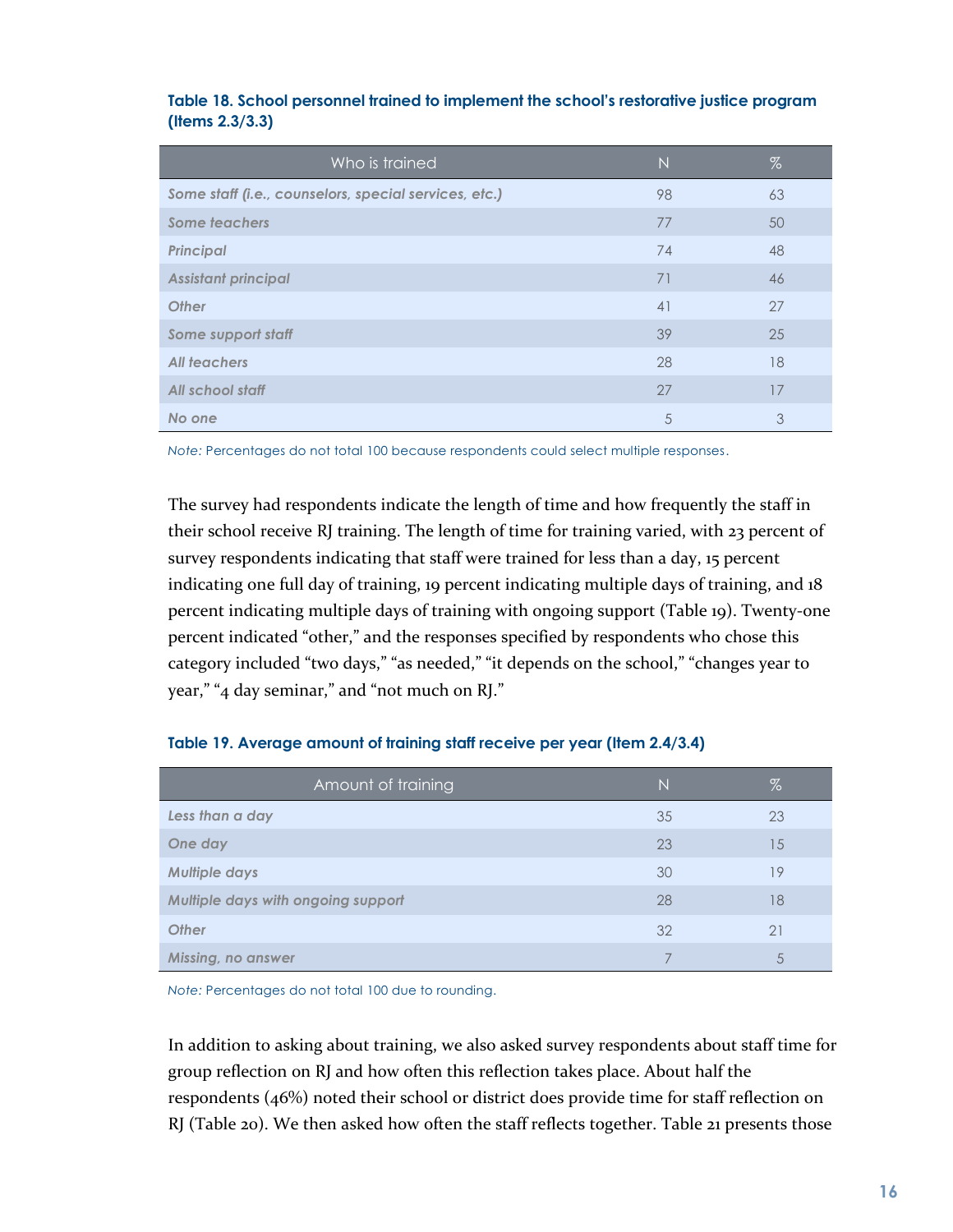responses, showing that most respondents selected "other" (41%). In specifying "other," respondents gave examples that indicate this time for reflecting together varies considerably, such as: "after an incident," "2 to 3 times a year," "as needed," "by semester," "formally once a year," "ranges from weekly to monthly," "not on a regular schedule," and "depends on the school."

| Time for reflection | N  | %  |
|---------------------|----|----|
| Yes                 | 72 | 46 |
| <b>No</b>           | 52 | 34 |
| <b>Unsure</b>       | 26 |    |
| Missing, no answer  | 5  | 3  |

#### **Table 20. Extent of time school provides for staff reflection on restorative justice in school (Item 4.1)**

#### **Table 21. Frequency of staff reflection on restorative justice in school (Item 4.2)**

| Frequency                                      | $\mathbb N$   | $\%$           |
|------------------------------------------------|---------------|----------------|
| Once per quarter                               | 12            |                |
| Once a month                                   | 15            | 21             |
| <b>Every other week</b>                        | $\mathcal{P}$ | 3              |
| <b>Weekly</b>                                  | 6             | 8              |
| <b>Daily</b>                                   |               |                |
| <b>Unsure</b>                                  | 6             | Q              |
| Other (As needed, not regularly, infrequently) | 29            | $\overline{4}$ |

#### **Interview Results**

Although we did not ask practitioners during the interview a specific question about training, all of those interviewed did provide information about training on RJ in the schools. Almost all practitioners were involved in doing the training for RJ in their school or district. Many talked about their experiences training the whole school, new teachers, the leadership or school climate teams, students, and others. Some mentioned external trainings that teachers attended, or they discussed consultants who have been brought into their school to train staff. One practitioner shared that RJ had started at the school with a small group training for teachers, which led to the whole school using the RJ approach.

Some practitioners talked about the time spent on training for RJ, and many said they do a two-day training with refresher courses. Others shared the importance of ongoing training throughout the year and continuous support for teachers implementing RJ. Practitioners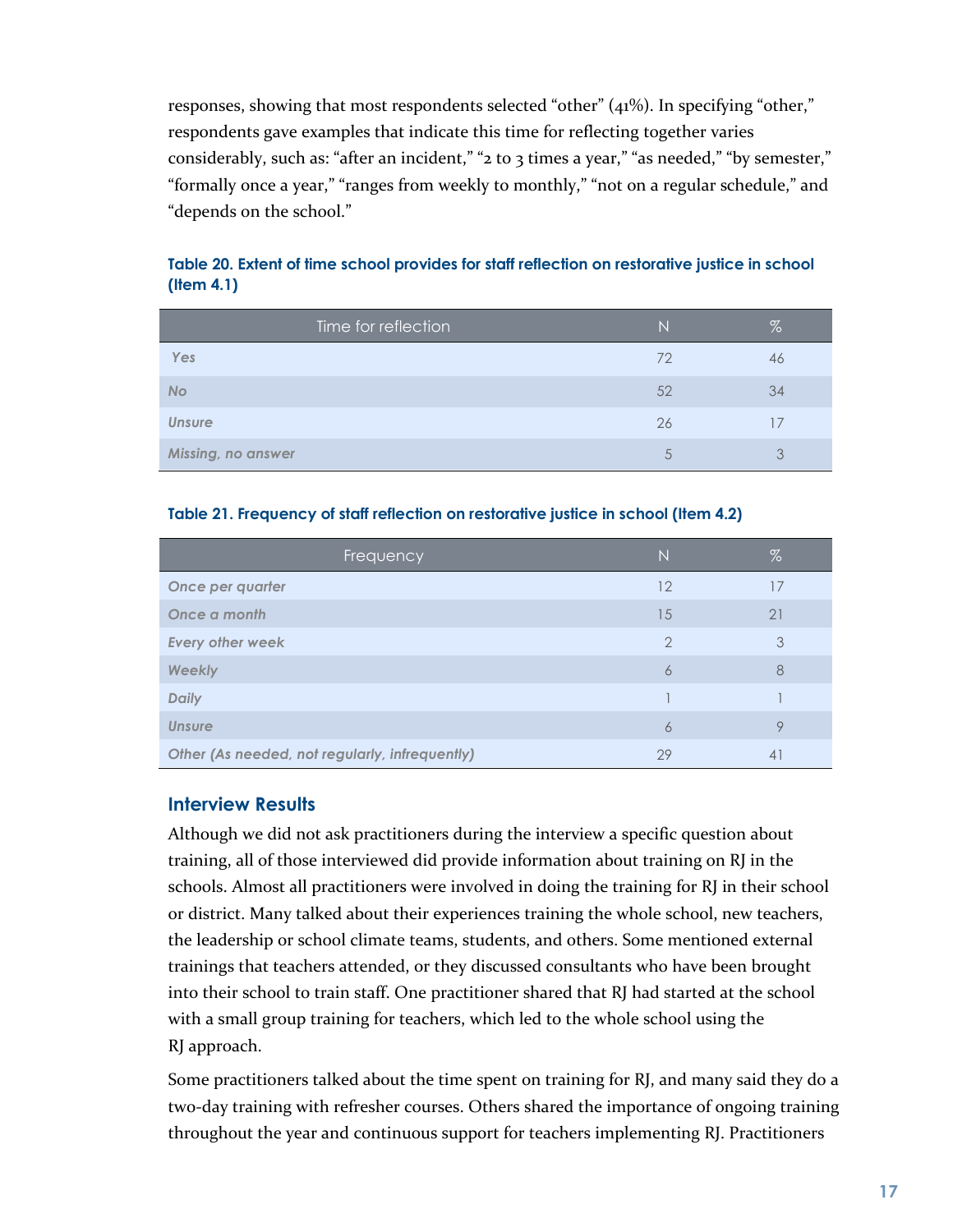spoke of the challenge to train everyone in the school on RJ and also emphasized the importance of the training.

## Successes Implementing RJ in Schools

#### **Survey Results**

Overall, 54 percent (84) of survey respondents selected "Yes" in answer to the question asking whether their restorative justice program was successful; 5 percent (8) selected "No"; and  $35$  percent  $(54)$  indicated "too early to tell" (Table 22).

|  |  | Table 22. Extent of success of restorative justice program (Item 4.3) |  |  |
|--|--|-----------------------------------------------------------------------|--|--|
|  |  |                                                                       |  |  |

| Successful         | N  | %  |
|--------------------|----|----|
| Yes                | 84 | 54 |
| Too early to tell  | 54 | 35 |
| <b>No</b>          | 8  | 5  |
| Missing, no answer | O  |    |

Survey respondents indicated the extent to which their RJ programs have been successful with regard to several topic areas (on a 5-point scale ranging from "not at all" to "very great extent"). Respondents could also select "unsure." Not surprisingly, and in accordance with the literature as well as our interview data, the implementation successes selected most frequently to be "very great extent" or "great extent" were "Improvement in overall school climate" (44%) and "Reduction in suspensions" (39%) (Table 23).

Twenty-seven respondents also rated the success of implementation on a category labeled "Other," and when respondents wrote down what they meant by "Other," the most common responses were "too early to tell/measure" or "no data collected." (However, some respondents seemed to misunderstand the option of selecting "Other" and providing a rating for that category.)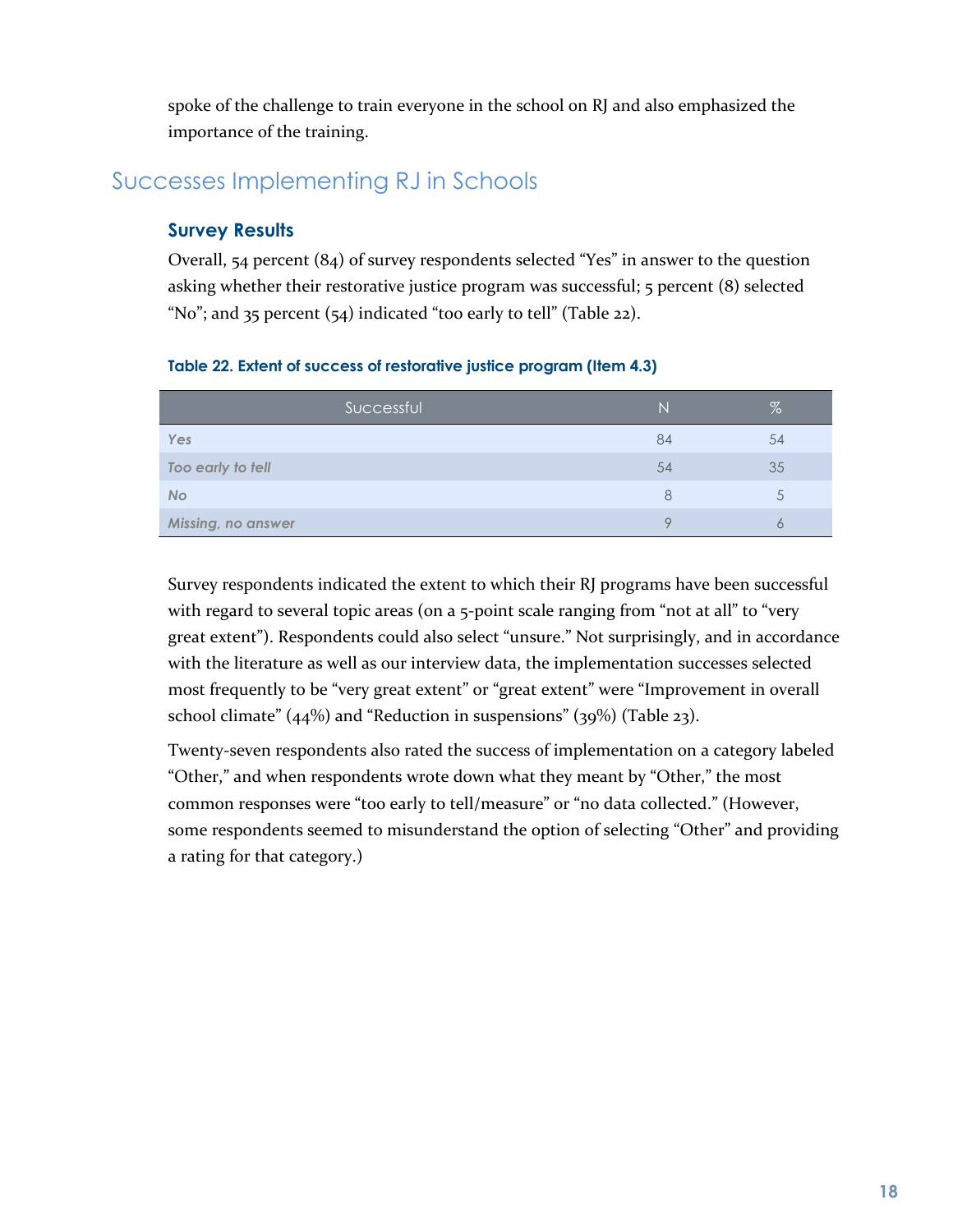| Topic area                                                     | Very great<br>extent/Great<br>extent<br>5/4 | Some<br>extent<br>3 | Very little<br>extent/Not<br>at all<br>2/1 | Unsure    |
|----------------------------------------------------------------|---------------------------------------------|---------------------|--------------------------------------------|-----------|
| <b>Reduction in suspensions</b><br>$(n=143)$                   | 56<br>39%                                   | 39<br>27%           | 9<br>6%                                    | 39<br>27% |
| <b>Improvement in overall school</b><br>climate<br>$(n=144)$   | 64<br>44%                                   | 45<br>31%           | $\overline{7}$<br>5%                       | 28<br>19% |
| Increase in academic<br>achievement<br>$(n=142)$               | 20<br>14%                                   | 61<br>43%           | 12<br>9%                                   | 49<br>35% |
| Increase in staff respect for<br>students<br>$(n=143)$         | 51<br>36%                                   | 49<br>34%           | 10<br>7%                                   | 33<br>23% |
| Increase in student respect for<br>other students<br>$(n=144)$ | 56<br>39%                                   | 54<br>38%           | $\overline{7}$<br>5%                       | 27<br>19% |
| Increase in student respect for<br>staff<br>$(n=143)$          | 50<br>35%                                   | 57<br>40%           | 6<br>4%                                    | 30<br>21% |
| Increase in staff respect for<br>each other<br>$(n=142)$       | 41<br>29%                                   | 49<br>35%           | 15<br>11%                                  | 37<br>26% |
| Other (No data, too early to<br>$t$ ell $)$<br>$(n=27)$        | 10<br>37%                                   | 3<br>11%            | $\overline{0}$                             | 14<br>52% |

#### **Table 23. Extent of success of implementation of restorative practices in schools for certain topic areas (Item 4.4)**

#### **Interview Results**

Every practitioner we interviewed noted a significant decrease in schoolwide suspensions and expulsions after the implementation of RJ. They did note, however, that though RJ cannot be credited as the cause of such drops in suspensions, they believe there is a correlation. Experts warned that even though one aim of RJ is to keep kids in school, which should lead to a reduction in suspensions and expulsions, this statistic should not be the only measure of RJ impact.

*"We want to see that RJ helps our school and our community, not just in terms of discipline but teacher retention and how we feel about our school and community. We want it to change the way we think and feel about each other and what we want to do."*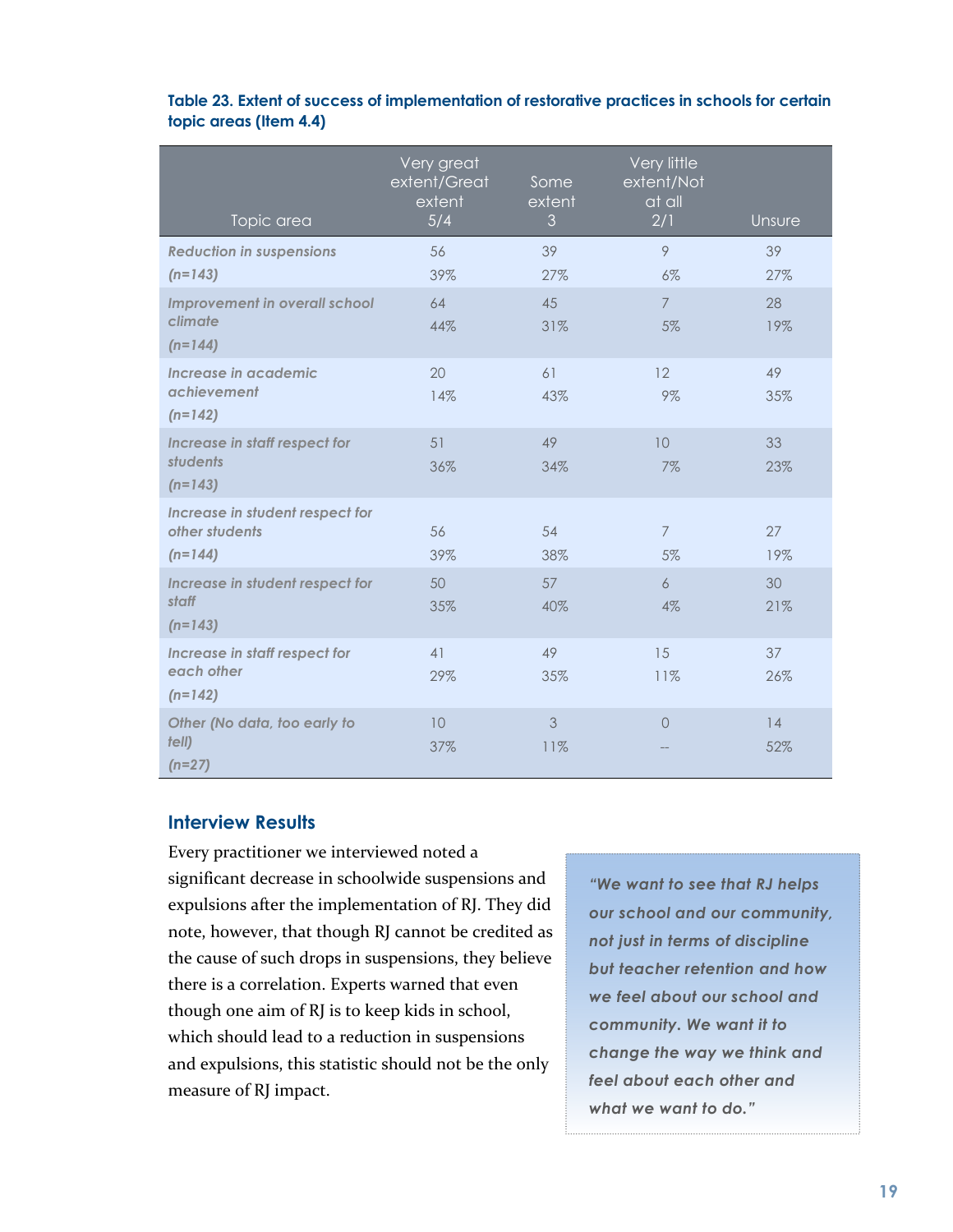Interviewees also pointed out that a shift away from a culture of punishment and towards a more restorative environment is resulting in improved relationships between and among students and teachers. In addition, according to several of the interviewees, the RJ programs they implement have a goal of reducing disparities in disciplinary consequences across minority student groups. Most programs have been somewhat successful with this initiative, but interviewees indicated there is still work to be done in this area.

*"Students have reported that they're feeling more connected to their school and their classes."*

*"We want to transform our community and produce better outcomes."*

## Challenges/Barriers to Implementing RJ in Schools

#### **Survey Results**

Survey respondents were asked about the challenges of implementing RJ in schools. The challenges mentioned most often by survey respondents were training needs (55%), staff buy-in (52%), and insufficient funding (36%) (Table 24). These findings mirror what we have heard from other experts and practitioners implementing RJ, especially regarding the whole-school approach model.

| <b>Barriers</b>                       | N  | $\%$ |
|---------------------------------------|----|------|
| <b>Training needs</b>                 | 85 | 55   |
| Lack of buy-in by staff               | 81 | 52   |
| <b>Insufficient funding</b>           | 55 | 36   |
| Other (Time, mindset, sustainability) | 48 | 31   |
| Lack of administrative support        | 29 | 19   |
| <b>Resistant students</b>             | 29 | 19   |
| Lack of parent support                | 23 | 15   |

#### **Table 24. Barriers to successfully implementing restorative practices (Item 4.5)**

*Note:* Percentages do not total 100 because respondents could select multiple responses.

#### **Interview Results**

Participants we interviewed shared similar challenges as those indicated by the survey respondents. Many noted that to implement RJ successfully, teacher trainings need to occur often and with follow-up and time set aside for teacher reflection. They stated that having an outside consultant train teachers/staff once is not enough. Interviewees also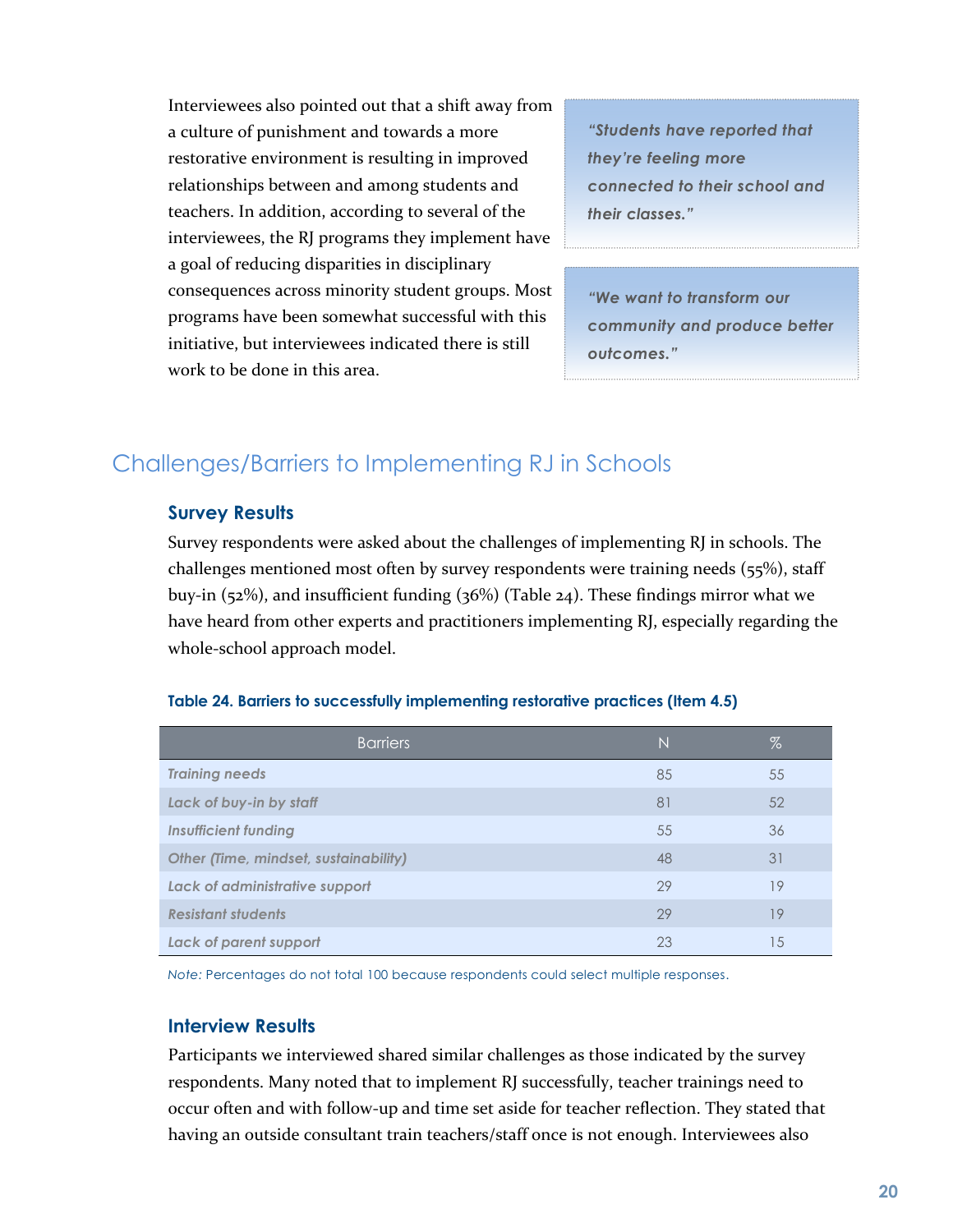suggested that if external consultants cannot return frequently to assist and support teachers, then schools should have an internal RJ coordinator to fill this role.

The other challenge brought up frequently in the interviews was a lack of staff buy-in. Buy-in presents a challenge because the shift from using traditional disciplinary approaches to a restorative approach involves time, training, and support for staff.

Lack of time was also noted as a barrier to successful implementation. Interviewees spoke about how teachers in U.S. public schools are under tremendous pressure to teach their

full curriculum and prepare their students for testing. RJ training and implementation take time that is not widely available in school settings.

Finally, according to interviewees, insufficient funding appears to be a problem across the country. To implement RJ well, teachers need to be trained and have the opportunity to run discussion circles in their classrooms, entailing the upfront cost of training and continued professional development, coaching, and support for teachers.

*"You need to be prepared for push back [from staff] since traditional discipline is so much easier. People don't walk away with as much satisfaction from RJ***."**

## **Limitations**

There are limitations of the survey and interview data that should be considered. The sample of survey respondents is small and was limited to those identified by both experts and others working on RJ in schools. It is not a random sample, and the respondents are not a representative sample. Therefore the results cannot be generalized to a broader population. For example, 80 percent of the survey respondents said they used a whole-school approach to RJ, which may be unique to this sample and not representative. This limitation also applies to the practitioner interviews. The interview summaries in this report are based on a small sample of practitioners and are only reflective of their experience and views. Finally, we chose not to provide a definition of RJ at the start of the survey or interview. Participants had to use their own understanding of what RJ is in their experience to respond to questions.

## Conclusion

The practitioners we interviewed and those who responded to the survey provided their insights into the emerging area of RJ in schools. Based on the experiences of those interviewed and the survey data we collected, we have identified successes and challenges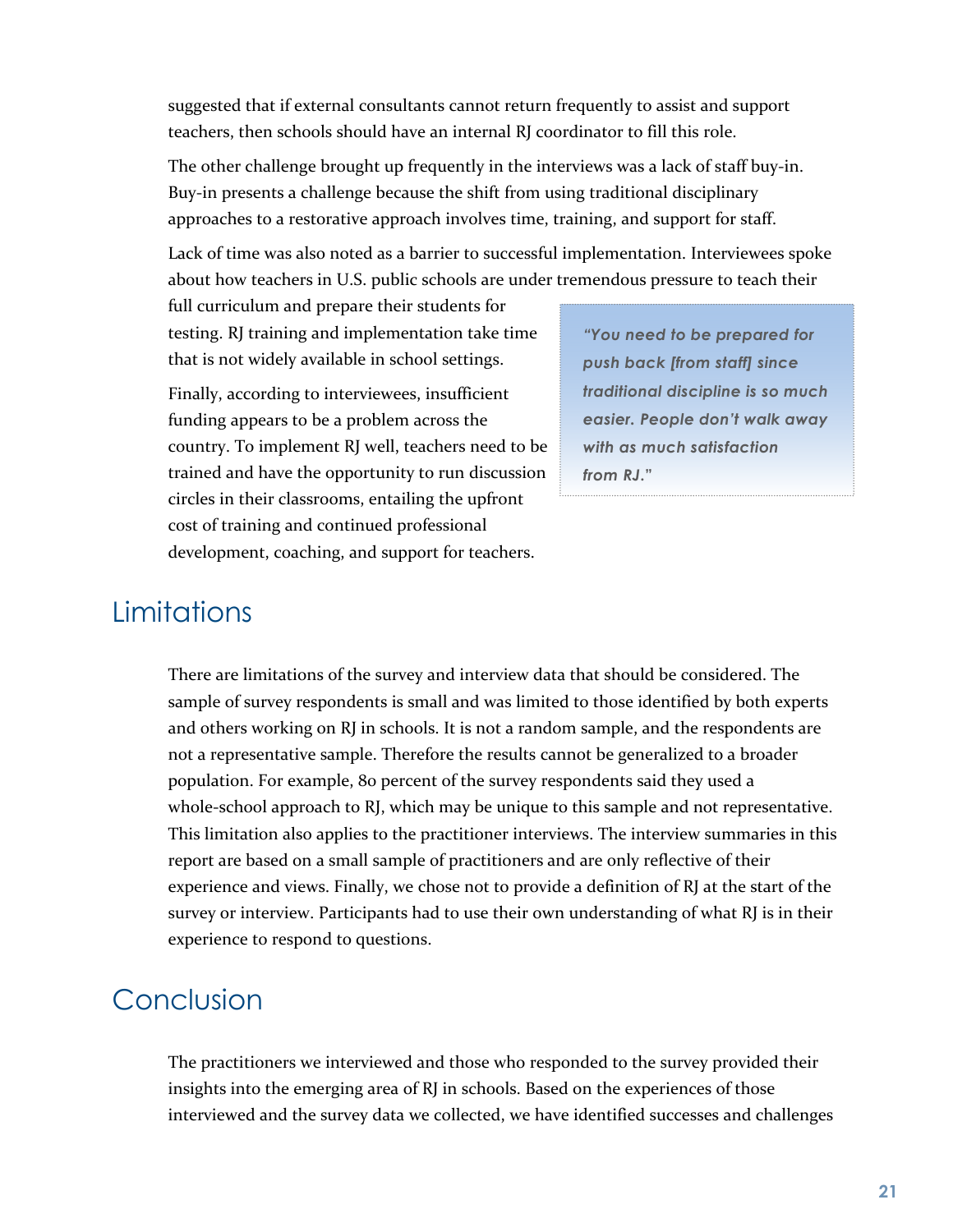resulting from the implementation of restorative justice in school settings. These include the following:

- 1. Most agree that discussion "circles" is the most frequently used component of an RJ program. Others also mentioned one-on-one mediation, conferencing, and restorative questioning as being important and highly effective.
- 2. Respondents indicated that one of the biggest successes of implementing an RJ approach is a large and rapid decrease in student suspensions and expulsions, although many noted that this decrease is expected when implementing RJ, and other measures of success are also important to track. Another outcome mentioned often is improved overall school climate.
- 3. Some of the most common challenges of RJ implementation include resistance from some administrators, staff, students, and parents, as well as insufficient funding, and extensive training requirements.

We have learned from both the interviews and the survey that RJ is being implemented in a wide range of schools across the country. This project has given us the opportunity to discover how schools are using RJ and the successes and challenges that come with implementation. However, as noted in our limitations section, the results of this survey are not generalizable beyond the sample. There is a great need for a larger-scale, representative survey of RJ in schools so that more can be learned about how RJ is being implemented, the impact of RJ on schools, and most importantly its impact on students. A nationally representative survey involving students, parents, practitioners, and school staff would contribute greatly to knowledge about RJ in schools.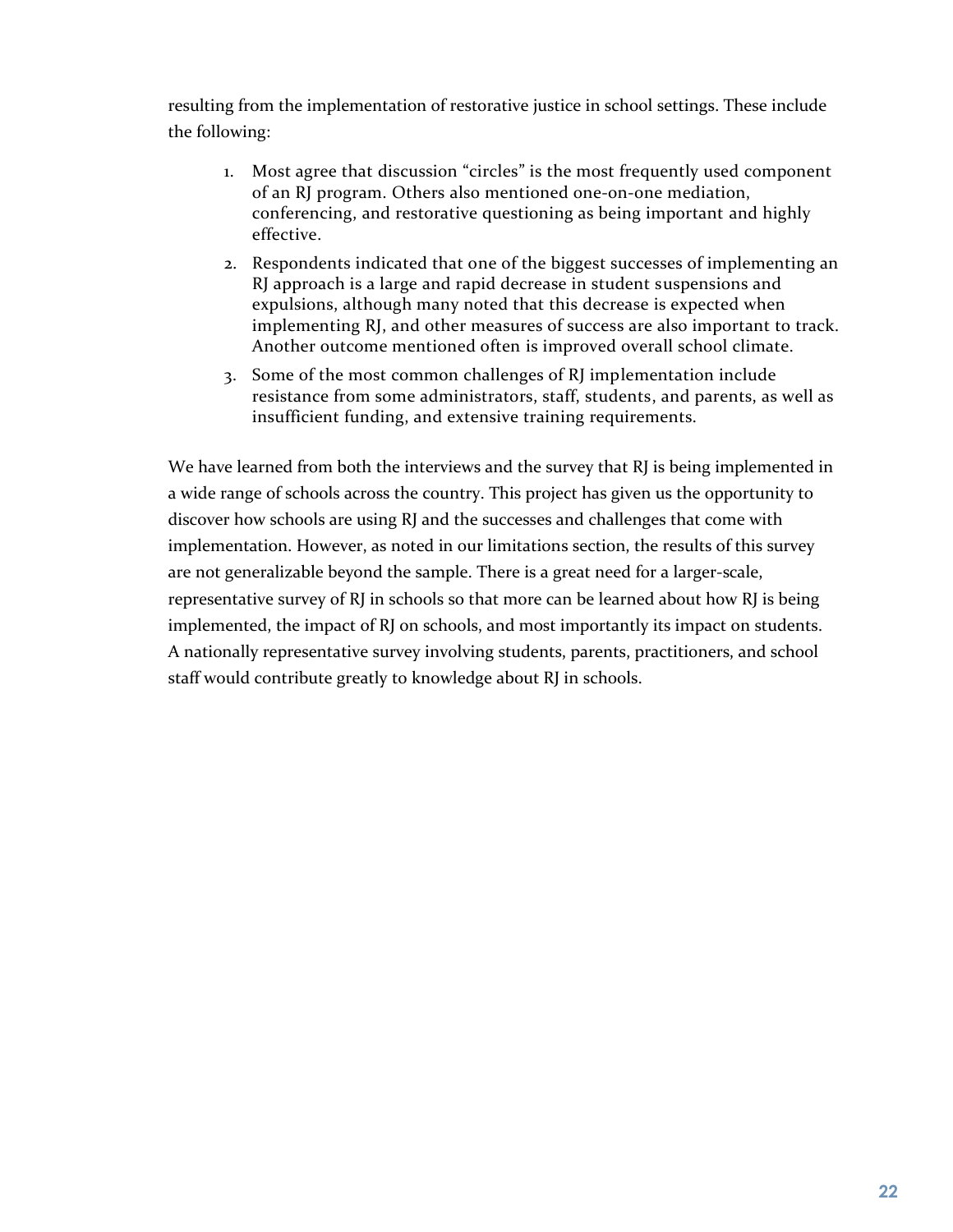## Appendix A: Practitioners Interviewed

We'd like to thank the following practitioners who took the time to be interviewed for this report:

Kate Brayton

Phillip Carney

Aaron Harkey

Joshua Laub

Susan Markowitz

Tracy Olson

Sung-Joon (Sunny) Pai

Oscar Reed\*

Vickie Shoap

Robert Spicer

Mike Szostak

Mary Ticiu

Tim Turley

Anita Wadwha\*\*

Christopher Weaver\*

Jamie Williams\*

Matthew Willis

David Yusem

\*Participated in a group interview

\*\*Also listed on our expert interview list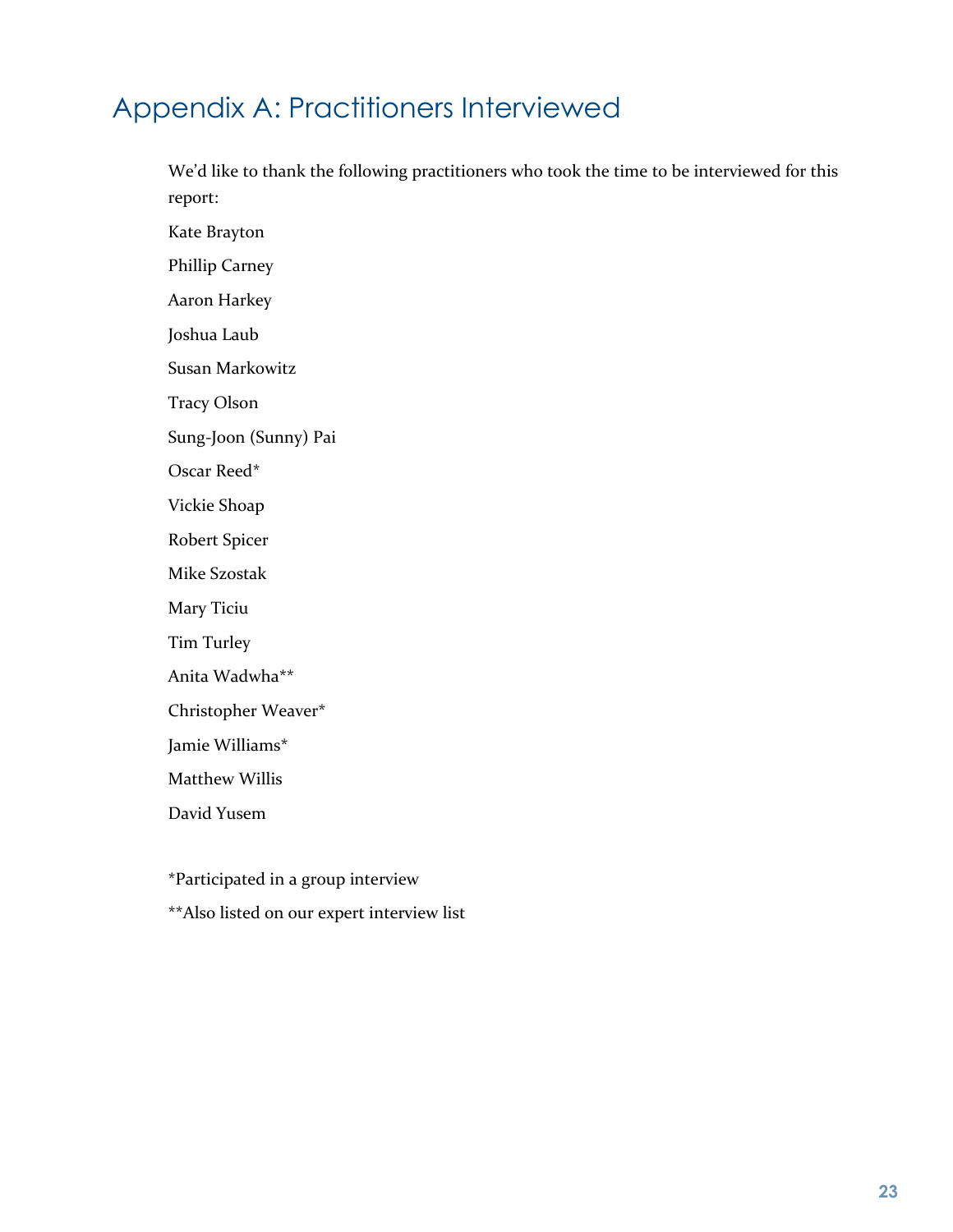## Appendix B: RJ in Schools Survey

Restorative Justice Survey — Copy

Q1.1 Welcome to the WestEd Restorative Practices in Schools Survey. The purpose of this survey is to help us learn about restorative practices in schools across the United States, such as where programs are being implemented, what activities or strategies are being used, and what successes and challenges have been experienced. These data will inform the work we are doing for the Robert Wood Johnson Foundation on this important and timely topic. Your responses are confidential and will not be shared with anyone else, and only the WestEd research team will see your data. The survey should take only about 10 minutes to complete. We thank you for your time and efforts.

Q1.2 What is your current position in the school or district?

- $\Box$  District leader (1)
- $\Box$  School principal (2)
- $\Box$  Assistant principal (3)
- $\Box$  Teacher (4)
- $\Box$  Counselor (5)
- $\Box$  Para professional (7)
- $\Box$  Other (please specify) (6)

Q1.3 How long have you served in your current position?

- $\Box$  Less than a year (1)
- $\Box$  1–5 years (2)
- $\Box$  6–10 years (3)
- $\Box$  11–15 years (4)
- $\Box$  More than 15 years (5)

Q1.4 Please describe your role in the restorative practices that take place in the school. Check all that apply.

- $\Box$  Restorative Practices Program Leader/Coordinator (1)
- $\Box$  Facilitator (2)
- $\Box$  Mediation counselor (3)
- Other (please specify) (4) \_\_\_\_\_\_\_\_\_\_\_\_\_\_\_\_\_\_\_\_\_\_\_\_\_\_\_\_\_\_\_\_\_\_\_\_\_\_\_\_\_\_\_\_\_\_\_\_
- Q1.5 How long have you served in this role?
- $\Box$  Less than a year (1)
- $\Box$  1–5 years (2)
- $\Box$  6 or more years (3)

Q1.6 Please identify your state and school district if applicable:

| State $(1)$              |  |
|--------------------------|--|
| School District(s) $(2)$ |  |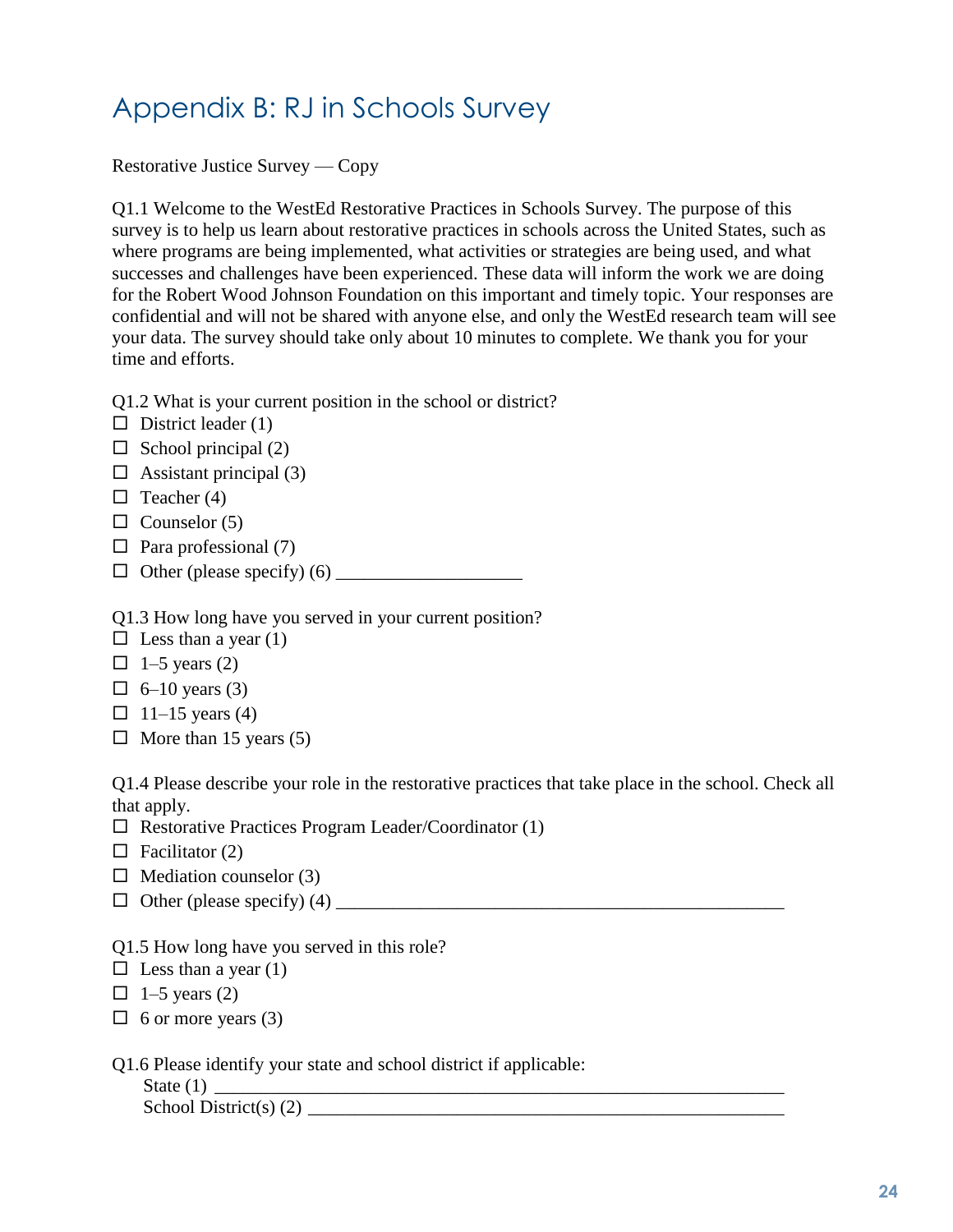Q1.7 Where are restorative practices implemented in your community? Check all that apply.

- $\Box$  In one school (1)
- $\Box$  In more than one school (2)
- $\Box$  In the entire district (3)
- $\Box$  Multiple districts in the state (4)
- $\Box$  In the broader community (5)
- $\Box$  Unsure (7)
- Other (please specify) (8) \_\_\_\_\_\_\_\_\_\_\_\_\_\_\_\_\_\_\_\_

Q1.8 Please identify the grades served by restorative practices at your school(s), if applicable:

- $\Box$  District wide (15)
- $\Box$  Pre-Kindergarten (1)
- $\Box$  Kindergarten (2)
- $\Box$  Grade 1 (3)
- $\Box$  Grade 2 (4)
- $\Box$  Grade 3 (5)
- $\Box$  Grade 4 (6)
- $\Box$  Grade 5 (7)
- $\Box$  Grade 6 (8)
- $\Box$  Grade 7 (9)
- $\Box$  Grade 8 (10)
- $\Box$  Grade 9 (11)
- $\Box$  Grade 10 (12)
- $\Box$  Grade 11 (13)
- $\Box$  Grade 12 (14)

Q1.9 Please check the components included in the restorative practices at your school(s)? Check all that apply.

- $\Box$  Restorative questioning (12)
- $\Box$  One on one mediation (1)
- Circles (please specify type) (5) \_\_\_\_\_\_\_\_\_\_\_\_\_\_\_\_\_\_\_\_
- Group conferencing (please specify type) (6) \_\_\_\_\_\_\_\_\_\_\_\_\_\_\_\_\_\_\_\_
- $\Box$  Justice boards (8)
- $\Box$  Peer jury (10)
- $\Box$  Other (please specify) (11)

Q1.10 In what locations in the school do restorative practices take place?

- $\Box$  Peace rooms (1)
- $\Box$  Classrooms (2)
- $\Box$  Counselor's Office (3)
- Other (4) \_\_\_\_\_\_\_\_\_\_\_\_\_\_\_\_\_\_\_\_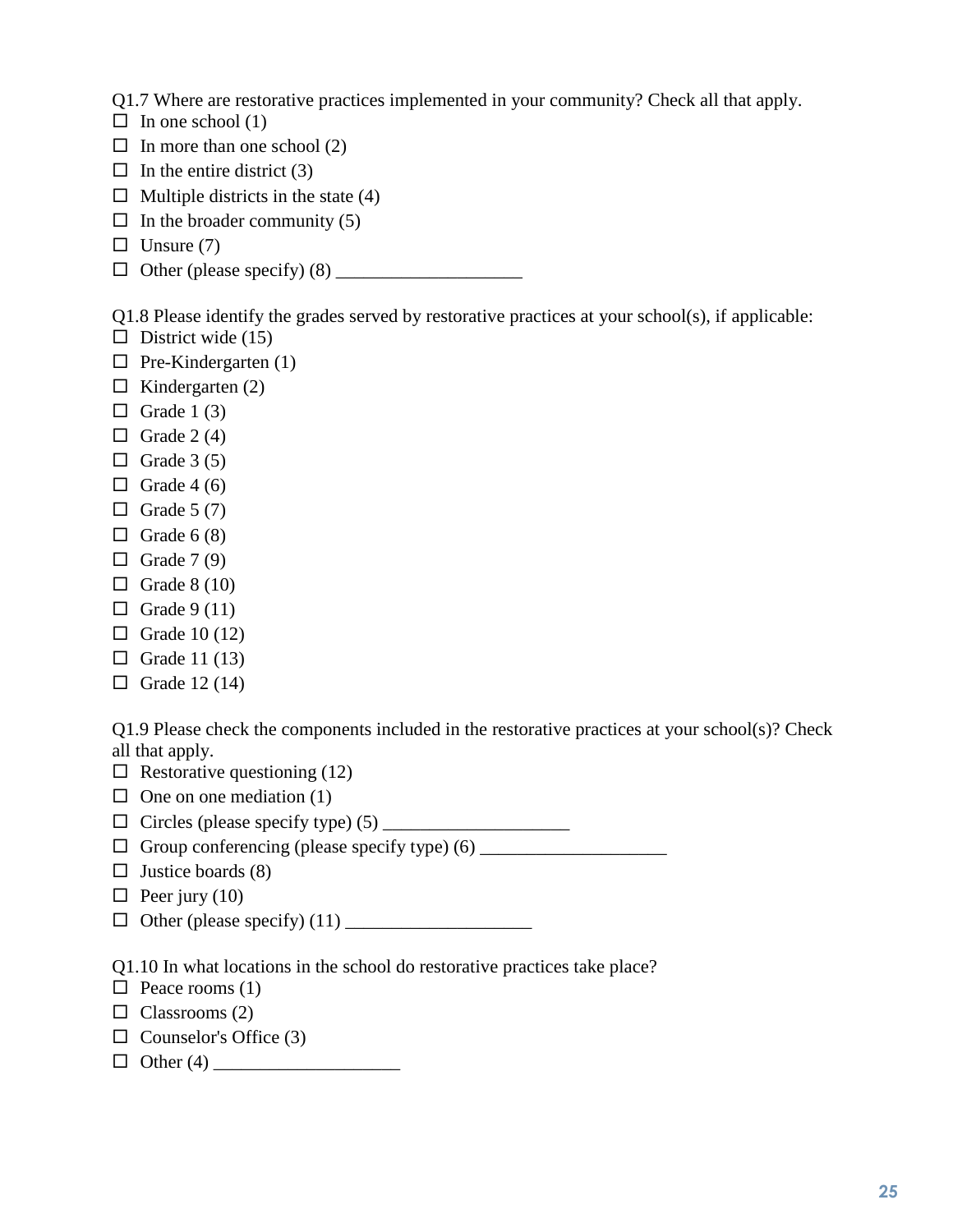Q1.11 To what extent are students in your school(s) or program(s) aware of restorative practices?

- $\Box$  Not at all (5)
- $\Box$  Very little (6)
- $\Box$  Some extent (7)
- $\Box$  Great extent (10)
- $\Box$  Very great extent (9)

Q1.12 If students in your school(s) or program(s) know restorative practices by another name (e.g., peace circles, mediation, conferencing), please specify:

|                                                                                                              | Not at all $(1)$ | Very little extent<br>(2) | Some extent $(3)$ | Great extent (4) | Very great<br>extent $(5)$ |
|--------------------------------------------------------------------------------------------------------------|------------------|---------------------------|-------------------|------------------|----------------------------|
| To what<br>extent are<br>parents aware<br>of restorative<br>practices in<br>your<br>school(s)?<br>(25)       | $\mathbf{L}$     |                           |                   |                  |                            |
| To what<br>extent are<br>parents<br>involved in<br>restorative<br>practices in<br>your<br>school(s)?<br>(26) | ΓI               |                           |                   | □                | $\mathsf{L}$               |

Q1.13 Please respond to the following questions.

Q1.14 Are restorative practices available to all students in your school?

- $\Box$  Yes (1)
- $\Box$  No (2)
- $\Box$  Unsure (3)

Q1.15 Some schools consider restorative practices as a stand-alone disciplinary option, while others view the practices as part of a whole-school culture integrated within everyday interactions. How would you identify your restorative practices approach at your school?

- $\Box$  Whole-school integrated approach (1)
- $\Box$  Stand-alone disciplinary approach (2)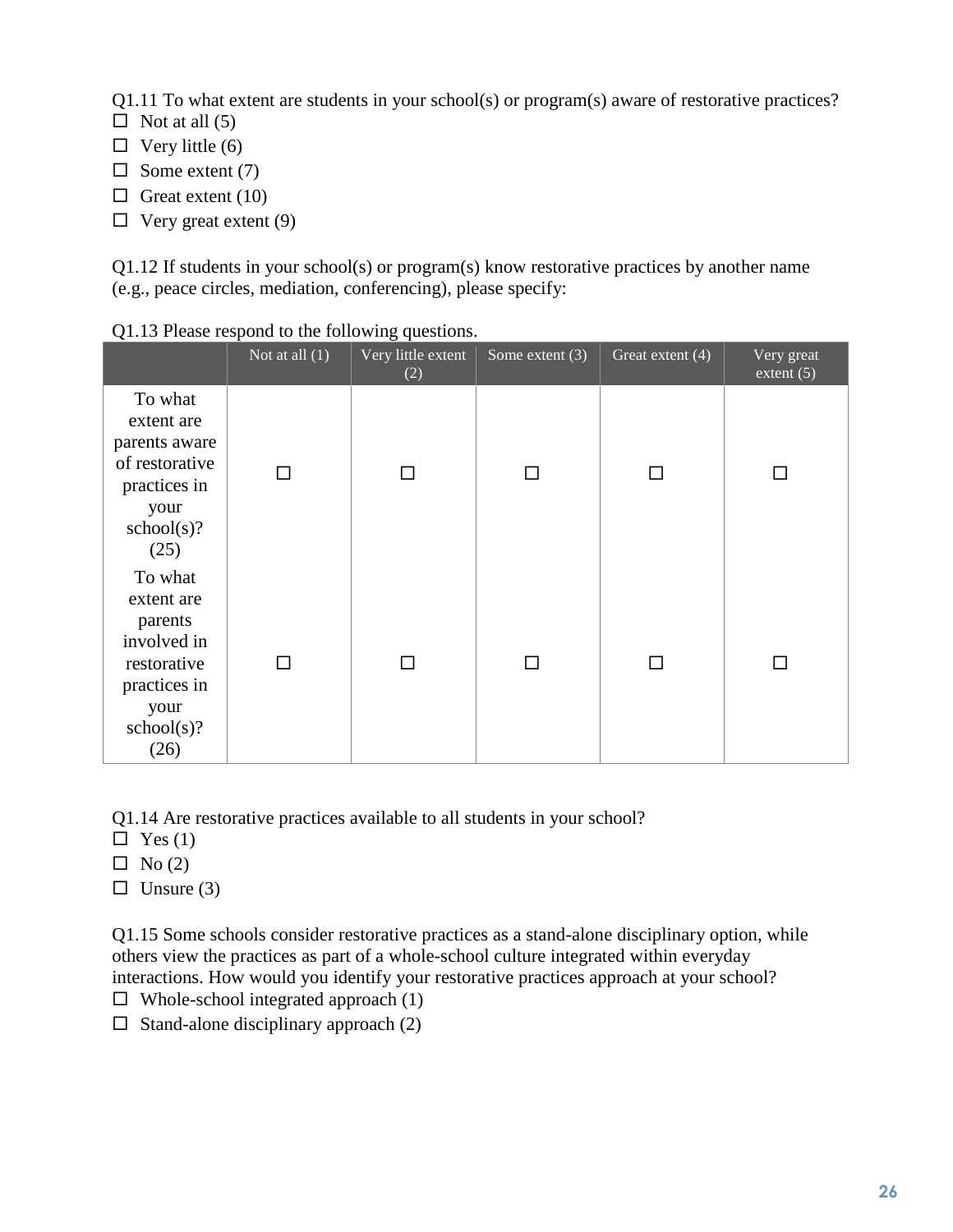Q2.1 How long have restorative practices been integrated at your school or district?

- $\Box$  It is a new program this year (1)
- $\Box$  1–3 years (2)
- $\Box$  4–6 years (3)
- $\Box$  More than 6 years (4)
- $\Box$  Unsure (5)

Q2.2 Is the integration of restorative practices at your school based on an established program or an approach you developed yourselves?

- $\Box$  We developed the approach ourselves (1)
- $\Box$  We developed our approach based on an established program (please identify which program you adopted) (2) \_\_\_\_\_\_\_\_\_\_\_\_\_\_\_\_\_\_\_\_
- Other (please specify) (3) \_\_\_\_\_\_\_\_\_\_\_\_\_\_\_\_\_\_\_\_
- $\Box$  Unsure (4)

Q2.3 Who has been trained in restorative practices at your school? Check all that apply.

- $\Box$  No one (1)
- $\Box$  Principal (5)
- $\Box$  Assistant Principal(s) (6)
- $\Box$  Some teachers (7)
- $\Box$  All teachers (8)
- $\Box$  Some staff (i.e., counselors, special services, etc.) (2)
- $\Box$  All of the school staff (3)
- $\square$  Some support staff (i.e., cafeteria staff, custodial staff, administrative assistants) (9)
- Other (please specify) (4) \_\_\_\_\_\_\_\_\_\_\_\_\_\_\_\_\_\_\_\_

Q2.4 What is the average amount of restorative practices training staff receive each year?

- $\Box$  Less than a day (1)
- $\Box$  One day (2)
- $\Box$  Multiple days (3)
- $\Box$  Multiple days with ongoing support (4)
- Other (5) \_\_\_\_\_\_\_\_\_\_\_\_\_\_\_\_\_\_\_\_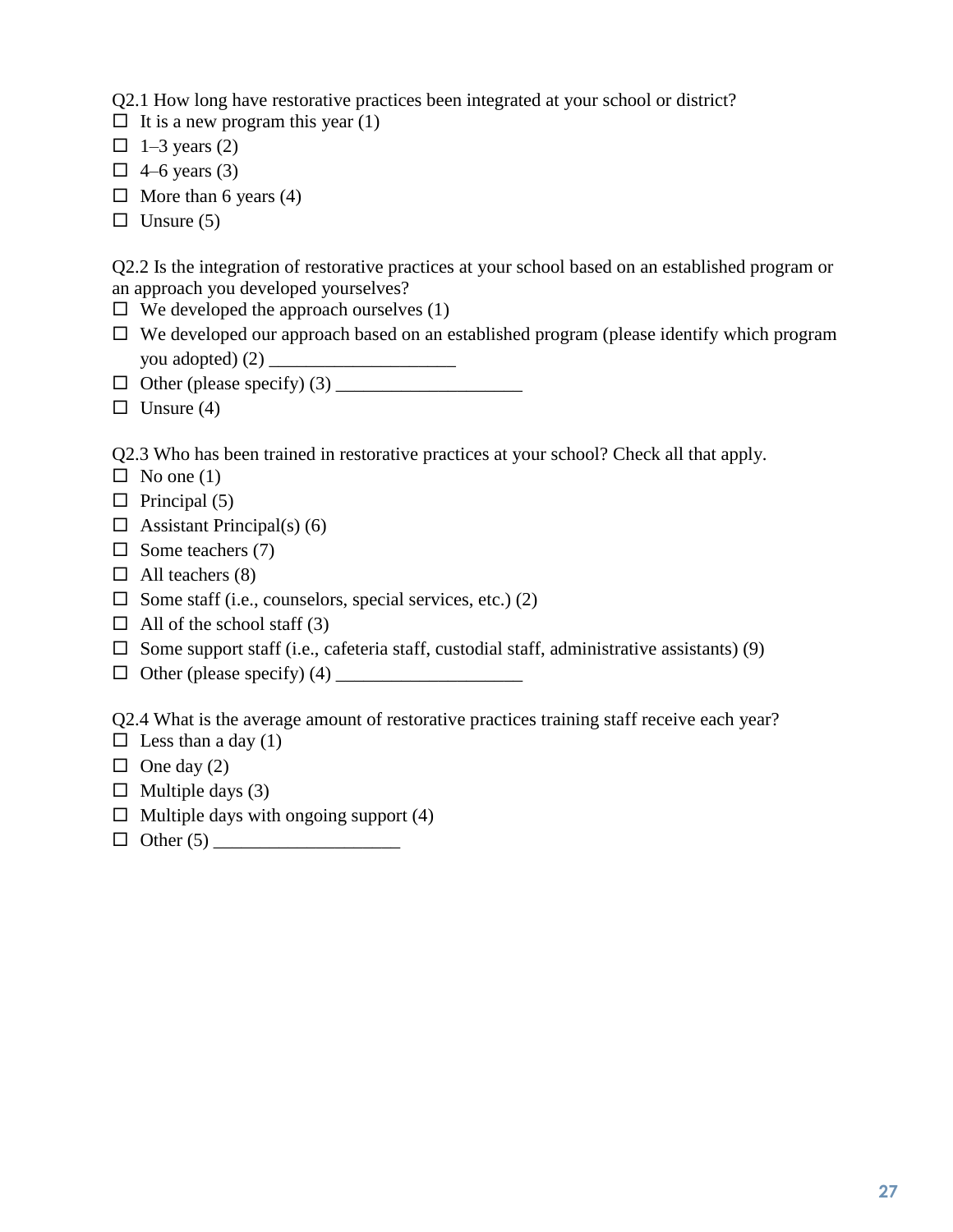Q2.5 For what reasons are restorative practices used at your school? Check all that apply.

 $\Box$  General preventive discussions (11)

- $\Box$  Student verbal conflict (1)
- $\Box$  Student/staff verbal conflict (2)
- $\Box$  Student/staff physical conflict (3)
- $\Box$  Minor behavior infractions (non-physical) (4)
- $\Box$  Major infractions (physical) (5)
- $\Box$  Property infractions (vandalism) (6)
- $\Box$  Bullying (7)
- $\Box$  Truancy (8)
- $\Box$  Alcohol/Substance use (9)
- $\Box$  Other (please specify) (10)  $\Box$

Q3.1 Who can initiate the restorative practices program in the school?

 $\Box$  Students (1)

 $\Box$  Adults (2)

 $\Box$  Both (3)

Q3.2 How long have you had a restorative practices program at your school or district?

- $\Box$  It is a new program this year (1)
- $\Box$  1–3 years (2)
- $\Box$  4–6 years (3)
- $\Box$  More than 6 years (4)
- $\Box$  Unsure (5)

Q3.3 Who has been trained to implement the restorative practices program at your school? Check all that apply.

- $\Box$  No one (1)
- $\Box$  Principal (5)
- $\Box$  Assistant Principal(s) (6)
- $\Box$  Some teachers (7)
- $\Box$  All teachers (8)
- $\Box$  Some staff (i.e., counselors, special services, etc.) (2)
- $\Box$  All of the school staff (3)
- $\square$  Some support staff (i.e., cafeteria staff, custodial staff, administrative assistants) (9)
- $\Box$  Local law enforcement (12)
- $\Box$  Outside consultants (11)
- $\Box$  Other (please specify) (4)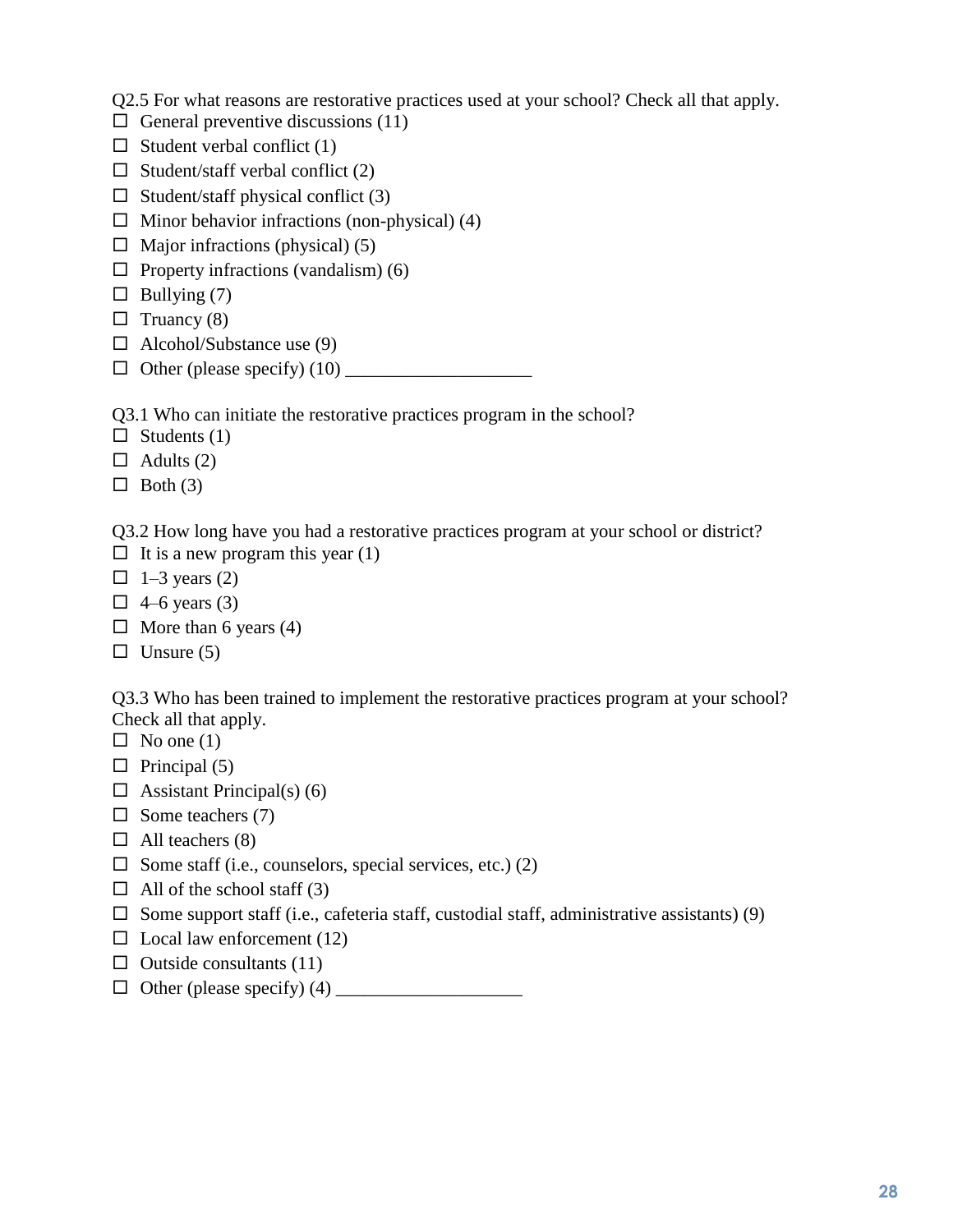Q3.4 What is the average amount of restorative practices training staff receive each year?

- $\Box$  Less than a day (1)
- $\Box$  One day (2)
- $\Box$  Multiple days (3)
- $\Box$  Multiple days with ongoing support (4)
- $\Box$  Other (5)

Q3.5 Is the restorative practices program you are implementing something you and your staff developed or did you adopt an established program?

- $\Box$  We developed the program ourselves (1)
- $\Box$  We adopted an established program (please identify which program you adopted) (2)
- $\Box$  Other (please specify) (3)

Q3.6 For what reasons are restorative practices used at your school? Check all that apply.

- $\Box$  General preventive discussions (11)
- $\Box$  Student verbal conflict (1)

\_\_\_\_\_\_\_\_\_\_\_\_\_\_\_\_\_\_\_\_

- $\Box$  Student/staff verbal conflict (2)
- $\Box$  Student/staff physical conflict (3)
- $\Box$  Minor behavior infractions (non-physical) (4)
- $\Box$  Major infractions (physical) (5)
- $\Box$  Property infractions (vandalism) (6)
- $\Box$  Bullying (7)
- $\Box$  Truancy (8)
- $\Box$  Alcohol/Substance use (9)
- $\Box$  Other (please specify) (10)

Q3.7 What happens to a youth who has already been through the restorative practices program and continues to misbehave at school?

- $\Box$  He/She is given another chance using a restorative practices approach. (1)
- $\Box$  He/She is given a traditional school sanction. (2)
- $\Box$  Other (please specify) (3)

Q3.8 Is there a limit to the number of times a youth can go through a restorative practices program?

|  | $\Box$ Yes (please specify) (1) |  |
|--|---------------------------------|--|
|--|---------------------------------|--|

- $\Box$  No (2)
- $\Box$  Unsure (3)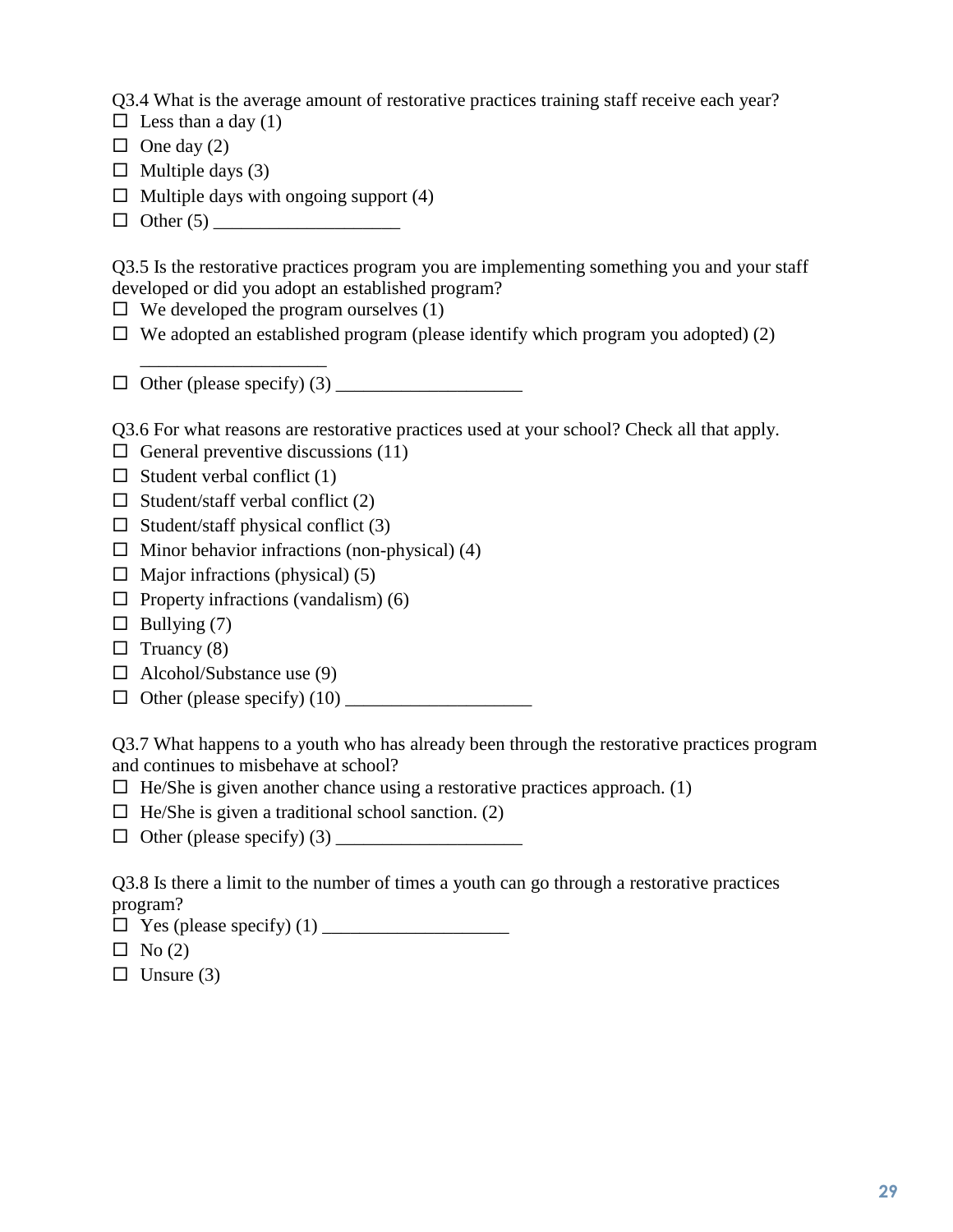Q3.9 Approximately how many youth complete a restorative practice program each month at your school? (If you run a program in multiple schools, please choose one school you know of to answer this question).

- $\Box$  The program is too new to answer (1)
- $\Box$  1–5 youth (2)
- $\Box$  6–10 youth (3)
- $\Box$  More than 10 youth (4)
- $\Box$  Unsure (5)

Q4.1 Does your school provide staff time for group reflection about restorative practices?

- $\Box$  Yes (1)
- $\Box$  No (2)

 $\Box$  Unsure (3)

Answer If Yes Is Selected

Q4.2 How often does reflection take place?

- $\Box$  Never (1)
- $\Box$  Once per quarter (2)
- $\Box$  Once a month (3)
- $\Box$  Every other week (4)
- $\Box$  Weekly (5)
- $\Box$  Daily (6)
- $\Box$  Unsure (7)
- $\Box$  Other (please specify): (8)

Q4.3 Do you consider your program a success?

- $\Box$  Yes (1)
- $\Box$  No (2)
- $\Box$  Too early to tell (3)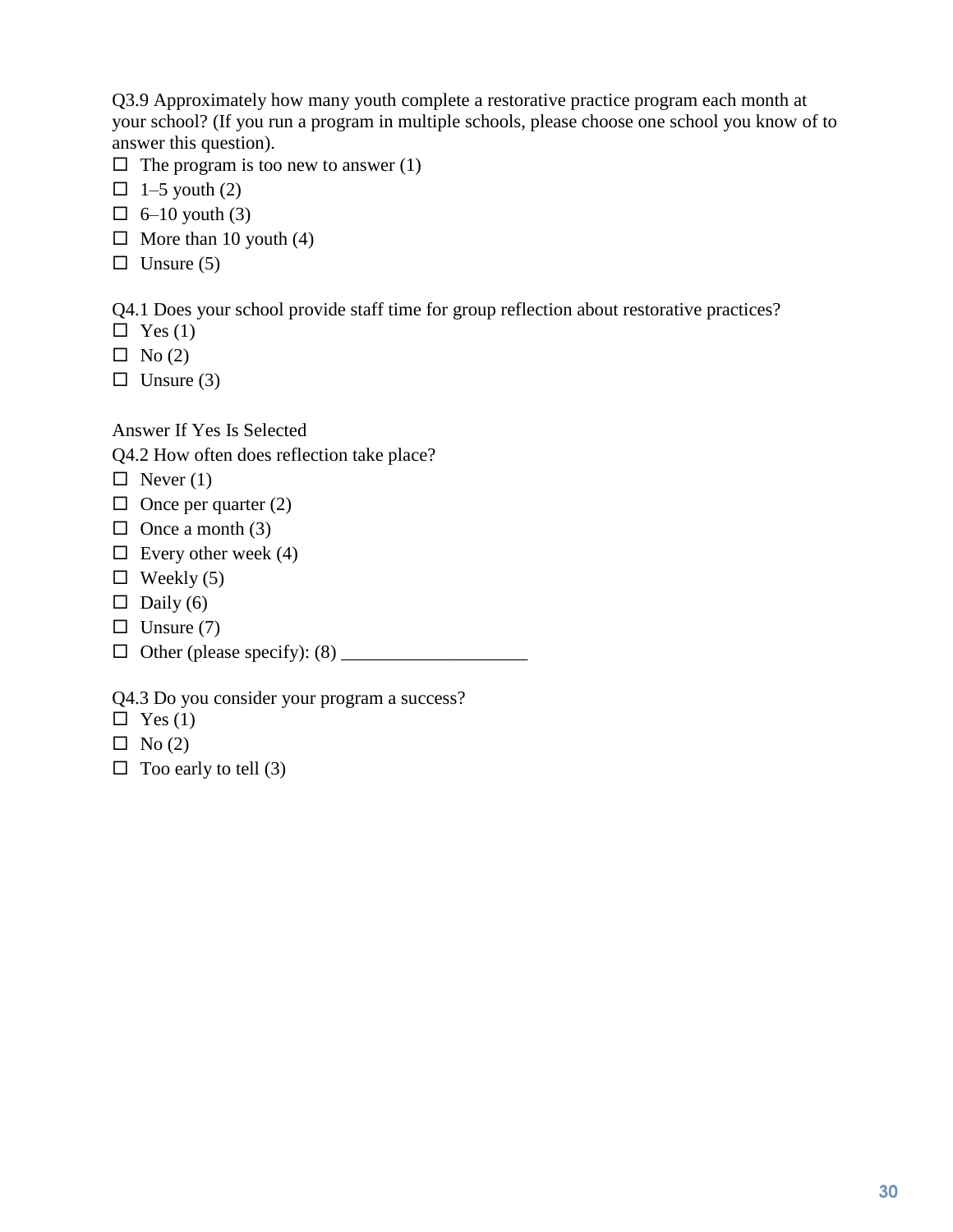|                                                                  | Not at all $(1)$ | Very little<br>extent $(2)$ | Some extent<br>(3) | Great extent<br>(4) | Very great<br>extent $(5)$ | Unsure $(6)$ |
|------------------------------------------------------------------|------------------|-----------------------------|--------------------|---------------------|----------------------------|--------------|
| Reduction in<br>suspensions<br>(1)                               | $\Box$           | $\Box$                      | $\Box$             | $\Box$              | $\Box$                     | П            |
| Increase in<br>academic<br>achievement<br>(2)                    | $\Box$           | $\Box$                      | $\Box$             | $\Box$              | $\Box$                     | $\Box$       |
| Increase in<br>student<br>respect for<br>other<br>students $(3)$ | $\Box$           | $\Box$                      | $\Box$             | $\Box$              | $\Box$                     | □            |
| Increase in<br>student<br>respect for<br>staff $(4)$             | $\Box$           | $\Box$                      | $\Box$             | $\Box$              | $\Box$                     | $\Box$       |
| Increase in<br>staff respect<br>for each<br>other $(6)$          | $\Box$           | $\Box$                      | $\Box$             | $\Box$              | □                          | □            |
| Increase in<br>staff respect<br>for students<br>(7)              | $\Box$           | $\Box$                      | $\Box$             | $\Box$              | $\Box$                     | $\Box$       |
| Improvement<br>in overall<br>school<br>climate $(5)$             | $\Box$           | $\Box$                      | $\Box$             | $\Box$              | $\Box$                     | $\Box$       |
| Other (please<br>specify $)$ (8)                                 | $\Box$           | $\Box$                      | $\Box$             | $\Box$              | $\Box$                     | $\Box$       |

Q4.4 To what extent has implementation of restorative practices in your school(s) been successful with the following: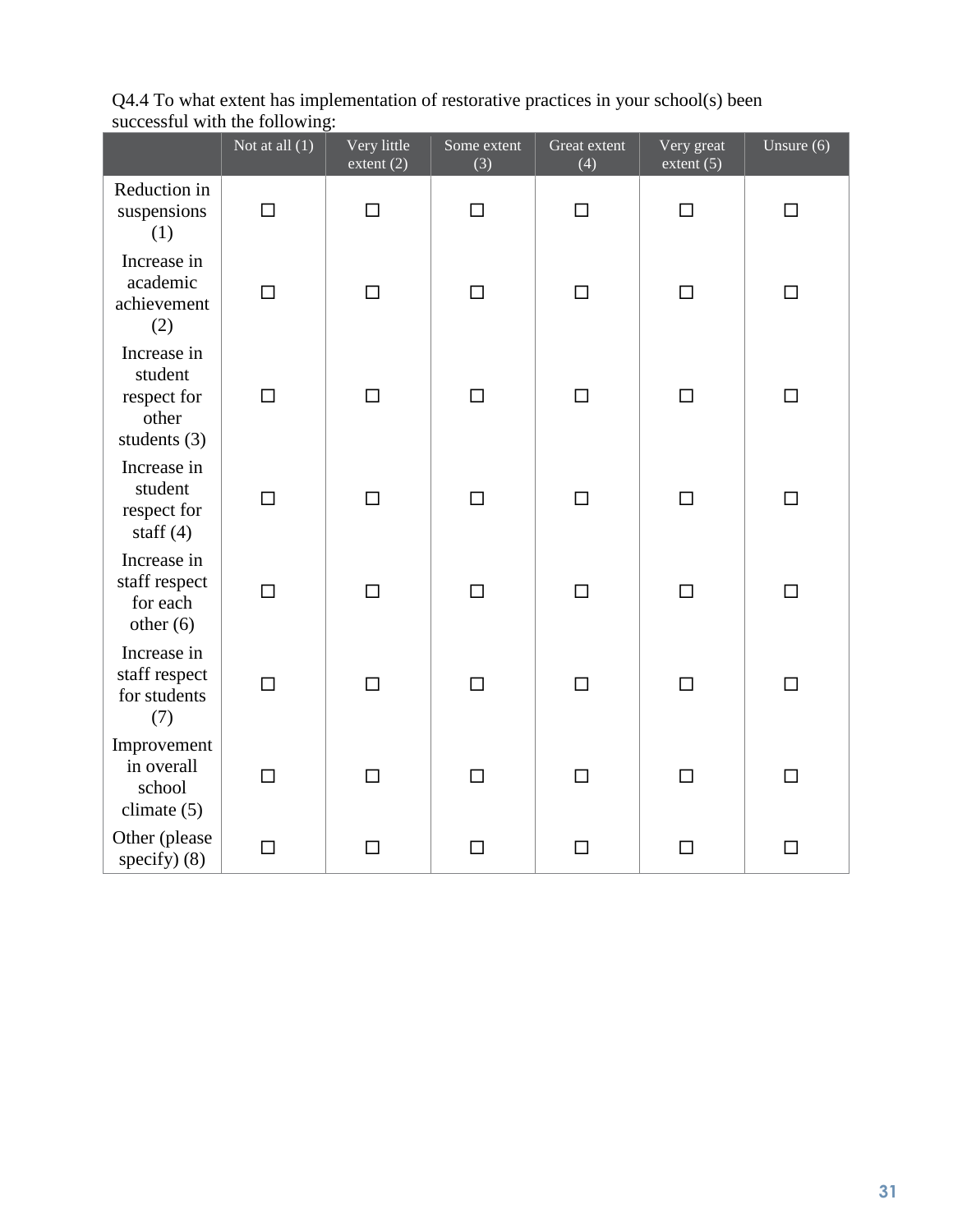Q4.5 What are some barriers to successfully implementing the restorative practices in your school? Check all that apply.

- $\Box$  Training needs (1)
- $\Box$  Lack of administrative support (2)
- $\Box$  Lack of parent support (3)
- $\Box$  Insufficient funding (4)
- $\Box$  Lack of buy-in by staff (5)
- $\Box$  Resistant students (6)
- $\Box$  Other (please specify) (7)

Q4.6 Please use the space below to comment on anything about your program that was not included in the survey.

Q4.7 Are there other people you recommend we send this survey to that are also working on restorative practices in schools? If yes, please provide their information below. Please note that the survey distribution is limited and recommendations may not be solicited for a response.

|                  | Name $(1)$ | School/Program (2) | Email $(3)$ |
|------------------|------------|--------------------|-------------|
| Reference $1(1)$ |            |                    |             |
| Reference $2(2)$ |            |                    |             |
| Reference $3(3)$ |            |                    |             |
| Reference $4(4)$ |            |                    |             |